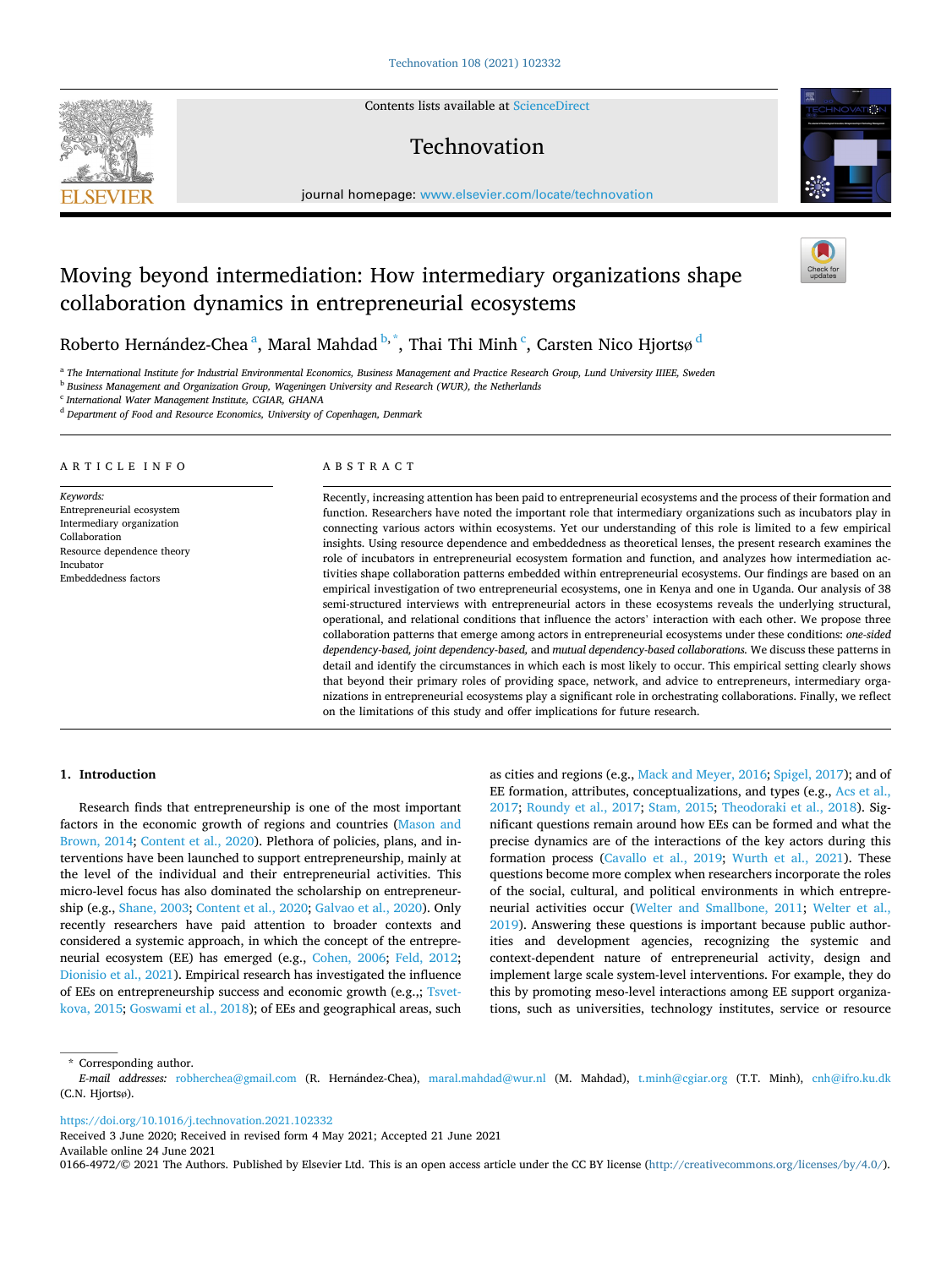providers, and intermediary organizations. However, they seem to struggle to find the necessary leverage point to support entrepreneurial ecosystem development ([Jung et al., 2017](#page-13-0)). This struggle has resulted in an increasing number of EE-focused interventions such as creating and empowering open system intermediaries and also provide opportunities for researchers to investigate the inner life of EEs ([Clayton et al., 2018](#page-13-0); [Stam and van de Ven, 2019\)](#page-13-0) and to examine the characteristics of those ecosystems' intermediation processes ([Goswami et al., 2018\)](#page-13-0).

Intermediation is a concept introduced by innovation scholars to describe the brokering and bridging of knowledge exchange between research institutes and industrial actors in ecosystems or networks ([Arnaldi and Neresini, 2019\)](#page-12-0). Intermediary organizations play a crucial role in facilitating collaboration by mobilizing and orchestrating resources from resource-provider organizations to recipients in EEs [\(Cao](#page-13-0)  [and Zhi, 2020](#page-13-0)). This process highlights the question of how actors' dependencies on one another's resources (e.g., capital, knowledge, expertise, and technologies) influence the intermediation activities that are aimed at creating and developing EEs. Business incubators have attracted scholarly attention as a type of "open system intermediary" that supports the development of whole markets in addition to the development of individual actors within them, especially in emerging markets [\(Dutt et al., 2016](#page-13-0)). The incubator role inevitably evolves from providing business support and physical space to entrepreneurs (incubator tenants) to a more active institutionalized intermediation role, particularly in emerging economies [\(Armanios et al., 2017](#page-12-0); [Guerrero](#page-13-0)  [et al., 2020](#page-13-0)). While researchers have covered the antecedents and outcomes of incubation activities for entrepreneurs, incubators, and environments, they have mostly overlooked the important function of incubators as mediators of collaboration among actors in the resource-providing sub-system of the EE [\(Hausberg and Korreck, 2020](#page-13-0)). Hence, the present article focuses on incubators' intermediation activities aimed at evolving the ecosystem dynamics in the initial phase of EE development. More broadly, this article also responds to a call by [Wurth](#page-13-0)  [et al. \(2021\)](#page-13-0) for research on understanding how relationships develop in EEs and what influence contextual factors have on them.

We focus on two EEs in East Africa, one in Nairobi, Kenya, and one in Kampala, Uganda. They were developed within a large-scale agribusiness innovation program aimed at establishing EEs by activating and empowering incubators. Adopting a case study approach, we investigate how the respective incubators operate as intermediary organizations within their EEs. We first identify what intermediation practices the incubators undertake during the creation and development of the EEs, taking into account the interdependencies between EE actors. We then explore the collaboration patterns as embedded cases that emerge as the ultimate outcome of intermediaries' interaction with EEs actors. We draw on two related theoretical underpinnings – resource dependence theory ([Pfeffer and Salancik, 2003\)](#page-13-0) and embeddedness theory ([Gran](#page-13-0)[ovetter, 1985](#page-13-0)) – to help understand resource dependence relationships and their underlying embeddedness conditions in an EE. Resource dependence theory offers a framework for understanding how ecosystem actors rely on access to each other's resources for value creation and survival, i.e., activities that motivate ecosystem creation and function. Embeddedness theory meets the need for embracing contextual underpinnings of EEs as economic interactions can only be interpreted in their institutional and socio-cultural contexts, especially when entrepreneurship research encourages it (e.g., [Welter, 2011;](#page-13-0) [Welter](#page-13-0)  [et al., 2019\)](#page-13-0). Embeddedness theory complements this research by explaining how structural, relational, and operational factors influence collaborative environments.

We contribute to the literature on entrepreneurial ecosystem research in four ways. First, we conceptualize the inner life of entrepreneurial ecosystems, in which resources are required by actors and exchanged through the activities open system intermediaries. This is followed by the identification of collaboration patterns that emerge in EEs as a result of these interventions. Second, we analyze entrepreneurial ecosystems and contribute to a better understanding of how their

actors' interactions shape collaboration patterns within them [\(Feldman](#page-13-0)  [et al., 2019; Wurth et al., 2021](#page-13-0)). Third, we present a conceptual model explaining how different collaboration patterns emerge based on EEs actors' inter-dependencies while incorporating embeddedness factors. Fourth, we offer a contextualized perspective on entrepreneurial ecosystems and propose that the relationship among the actors is a suitable unit of analysis for effectively incorporating context into entrepreneurship research ([Welter et al., 2019\)](#page-13-0).

# **2. Theoretical background**

# *2.1. The entrepreneurial ecosystem*

The use of the word "ecosystem" originates in ecology but has been adopted by management and organization studies, where it is used in a systems approach to study complex social phenomena. The increased scholarly interest in system methodologies and concepts has not resulted in a clarified explanation of ecosystems but instead created a "flurry of derivative concepts," as argued by [Granstrand and Holgersson \(2020\).](#page-13-0) In this paper, we use the word "system" to mean a goal-oriented set of components (part and sub-parts) within a permeable (open) boundary that marks the limit with its environment. Open systems allow resources and information to flow across their boundaries. Boundary spanners are entities mediating such flows. The system receives input from the environment, performs processes within itself, and produces outputs into the environment. The system's components are connected through relationships that create interdependencies including flows of communication and resources. Feedback mechanisms regulate the flows within the system. Holism, a central concept in system thinking, implies that the system is more than the sum of its parts and that synergy effects emerge from the system as a whole ([Midgley, 2003\)](#page-13-0). In management and organization theory, systems are not taken to be real entities but epistemological tools ([Churchman, 1979;](#page-13-0) [Checkland, 1994](#page-13-0)) useful for conceptualizing complex social phenomena, such as EEs.

The notion of systemic processes of generating and transferring localized knowledge among actors, including national and regional innovation systems, innovation clusters, business ecosystems, and networks (see, e.g., [Asheim, 2011;](#page-12-0) [Lundvall, 2007](#page-13-0); [Moore, 1993](#page-13-0)), has inspired the development of the concept of the entrepreneurial ecosystem. The EE has been explored in a variety of different literatures. Two competing schools of thought each offers a theoretical grounding for our understanding of EEs. One is a more traditional perspective on firm formation and growth in which firms match their resources to complementary providers in their "resource-rich" network ([Garnsey,](#page-13-0)  [1998\)](#page-13-0), and the other characterizes new venture formations with social, behavioral, and cultural factors specifically in resource-poor environments ([Baker and Nelson, 2005](#page-12-0); [Welter, 2011\)](#page-13-0). Recently, scholars have been leaning toward the former perspective for conceptualizing EEs, emphasizing relational and spatial embedded processes that characterize EEs, something that [Brown and Mason \(2017\)](#page-13-0) refer to as "spatial turn" in the entrepreneurship literature. This perspective emphasizes the mix of distinctive localized characteristics (social, institutional, and relational) within ecosystems. Understanding this complexity is conceptually appealing and yet the field of EE research suffers from a lack of rigorous theoretical and empirical investigations ([Brown and](#page-13-0)  [Mason, 2017](#page-13-0); [Stam, 2015](#page-13-0)).

Various definitions have been suggested for EEs, but they all share non-linearity and complexity as core features, rooted in the ecosystem metaphor and its biological origins ([Moore, 1993](#page-13-0)). A distinct example of this is [Mason and Brown](#page-13-0)'s (2014) definition: "A set of inter-connected entrepreneurial actors, entrepreneurial organizations, institutions and entrepreneurial processes which formally and informally coalesce to connect, mediate and govern the performance within the local entrepreneurial environment." Some scholars have critiqued this definition as "too geographical" because it limits our understanding of ecosystem to spatial distance, and offered a more non-geographical definition (;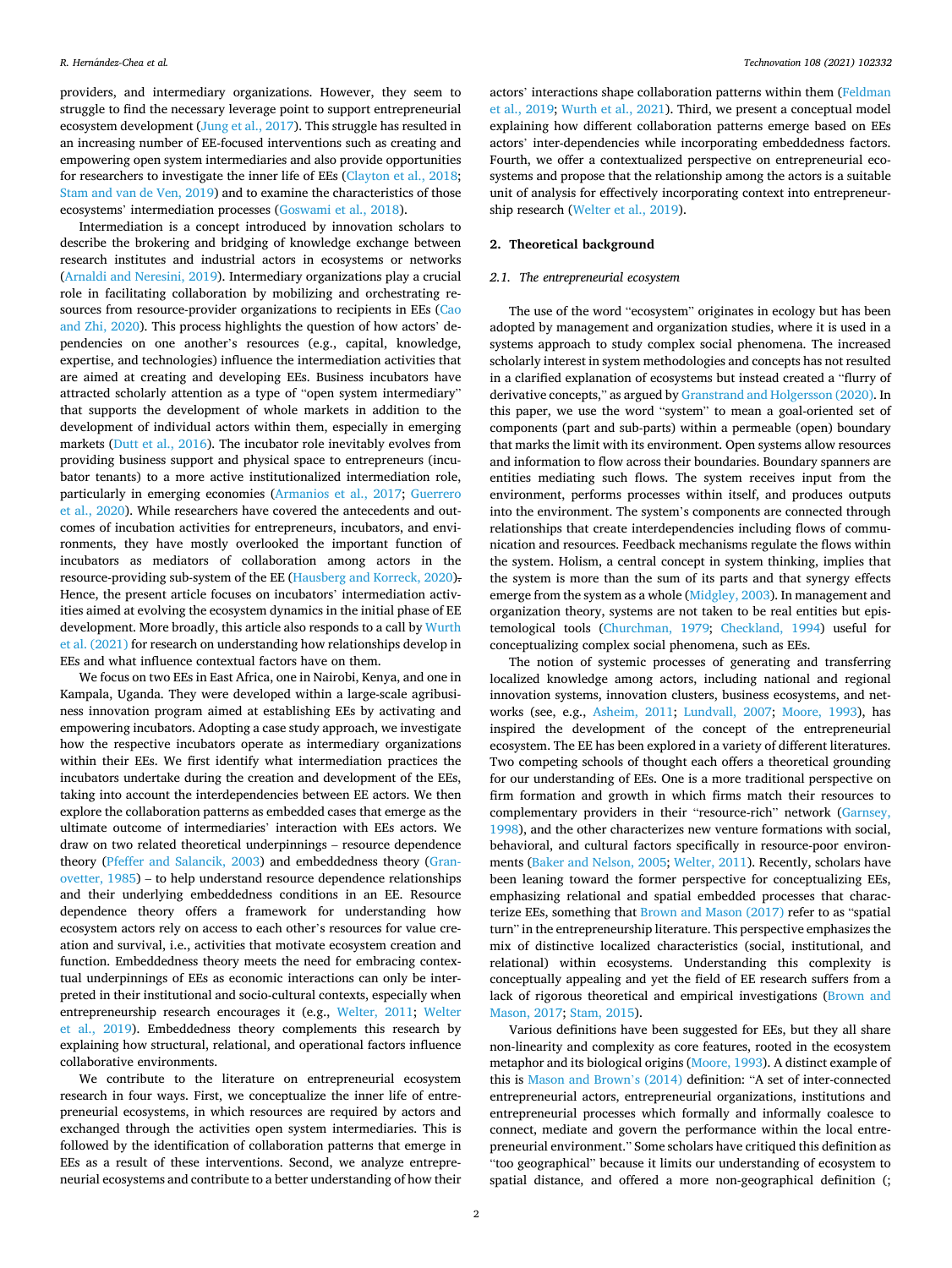[Malecki, 2011;](#page-13-0) [Zahra and Nambisan, 2011;](#page-14-0) [Theodoraki et al., 2018](#page-13-0)). These authors view entrepreneurial ecosystems as orchestrators and facilitators of innovation and entrepreneurial activities, where actors co-produce, co-create, and collaborate for joint value creation. However, in our conceptualization of EEs, we adopt the socio-spatial view of ecosystems, following [Mason and Brown](#page-13-0)'s (2014) definition.

Based on the definition of EE by [Mason and Brown \(2014\),](#page-13-0) what makes EEs a distinct form of ecosystems is the core focus on entrepreneurial actors. In the entrepreneurship literature, a substantial amount of research considers entrepreneurship as the heart of EEs with an emphasis on certain places with high concentration on entrepreneurial activities [\(Spigel, 2017](#page-13-0); [Stam, 2015\)](#page-13-0). We base our conceptualization on spatial considerations of EEs and, based on [Mason and Brown \(2014\),](#page-13-0) we include the following as core entrepreneurial actors: support and mentoring services for startups, business incubators, co-working spaces, networking programs, and accelerator programs. These core actors are at the heart of EEs, and a variety of other stakeholders are connected to them through formal and informal relationships. These other stakeholders are divided into two categories: resource providers and connectors ([Mason and Brown, 2014](#page-13-0)). The different types of actors and their relationships within the EE are illustrated in Fig. 1.

Fig. 1 shows four categories of actors. The entrepreneurs are at the core of the system. Various resource providers and potential partners are at the boundary of the system, for example, financial agents such as banks, public and private investors, international development agencies and venture capital firms, universities, research organizations, corporations, and SMEs. These actors constitute sources of knowledge, technology, and expertise for the entrepreneurs in the EE. Other actors, such as match-making services, clubs, and communities, are sources of social and resource network opportunities for entrepreneurs. Finally, incubators, accelerators, and co-working spaces occupy a central role. They constitute a crucial sub-system that traditionally provides business development services, physical workspace, and networks, but they have recently been recognized as also being engaged in intermediation activities, facilitating resource exchange between startups and different resource providers [\(Clayton et al., 2018\)](#page-13-0) as well as in activities aimed at configuring and developing the EE as a whole.



**Fig. 1.** Entrepreneurial Ecosystem inspired by [Mason and Brown \(2014\)](#page-13-0) definition. (For interpretation of the references to colour in this figure legend, the reader is referred to the Web version of this article.)

# *2.2. Incubators as intermediaries in EEs*

Scholars have recently recognized that incubators, accelerators, and similar entrepreneurial support programs or organizations are critical sub-systems of broader entrepreneurial ecosystems [\(Theodoraki and](#page-13-0)  [Messeghem, 2017\)](#page-13-0). [Cavallo et al. \(2019\)](#page-13-0) argue that exploring the main sub-systems, such as the incubators of an EE and their corresponding interactions with other sub-systems, helps us comprehend the dynamics of the main system.

[Dutt et al. \(2016\)](#page-13-0) introduced the term "open system intermediaries" based on the double role of incubators in supporting both individual business development and general market growth in emerging markets, aiming to create "benefits for parties beyond a well-identified set of participating actors" (p. 819). This is in line with a recent observation that incubators' primary role as startup support and resource providers has evolved into that of network system builders [\(Stam, 2015](#page-13-0)). By facilitating, orchestrating, and coordinating activities within a network of actors, incubators take on an intermediary role. [Howells \(2006\),](#page-13-0) too, showed that intermediaries' role is not limited to bridging and brokering, but covers a wide variety of functions from the front end of an innovation process (e.g. foresight and diagnosis) to the back end of the innovation process (e.g. commercializing and outcome evaluation). Similarly, in the sustainability transition literature, the provision of incubators is considered a key intervention approach for the economic development of an entrepreneurial ecosystem because they act as neutral coordinators, aligning various interests and logics of actors in ecosystems (Hayter, 2016). Lastly, [van Rijnsoever \(2020\)](#page-13-0) showed that incubators' support mechanisms influence meeting (an initial encounter of two actors) and mating (forming a relationship) factors in the process of network formation in EEs.

Incubators with intermediation roles typically support technologybased startups by connecting them with resource-providing stake-holders [\(Bruneel et al., 2012](#page-13-0)). The intermediary role of incubators fosters internal and external relationships for their tenants by favoring social and business networks (Apa et al., 2017). Thus, the traditional role of incubators, providing resources and startup support, is today often combined with a more intermediary role, facilitating and coordinating in entrepreneurial ecosystems [\(Bergek and Norrman, 2008](#page-13-0)). Intermediation is often understood as circulating information among different parties [\(Parag and Janda, 2014\)](#page-13-0) and is rarely conceptualized as the main activity that influences the domains the parties operate in, such as ecosystems (Hodson and Marvin, 2010). This dominant role of intermediary organizations has received some attention in the sustainable transition literature, in which intermediaries are seen as central acting agents during transition (e.g., [Klerkx and Leeuwis, 2008; Kivimaa](#page-13-0)  [et al., 2019\)](#page-13-0). In this domain of literature, the multiple roles of intermediaries have been recognized and cover a wide range of activities, from brokering information to orchestrating the whole system [\(Kanda](#page-13-0)  [et al., 2020\)](#page-13-0).

The EE literature highlights the importance of the network services provided by incubators in building relationships within the ecosystem ([Van Weele et al., 2018](#page-13-0)). Incubators are associated with intermediation roles at three levels. First, the incubator mediates relationships and resource exchange internally among a pool of tenants. Second, the incubator mediates connections and relationships externally between its tenants and external stakeholders in the EE [\(Hausberg and Korreck,](#page-13-0)  [2020\)](#page-13-0). A third and much less studied function of incubators is as mediators of collaboration among the actors in the resource-providing sub-system of the EE. Even though research has addressed the antecedents and outcomes of incubation activities at the multiple levels of tenants (micro), incubators (meso), and environments (macro), the extension of the incubators' traditional role as the main sub-system to embrace multi-level intermediation is not well understood [\(Hausberg](#page-13-0)  [and Korreck, 2020\)](#page-13-0). Hence, this article focuses on understanding the intermediation activities in which incubators engage in building and developing the ecosystem in the initial phase of EE development.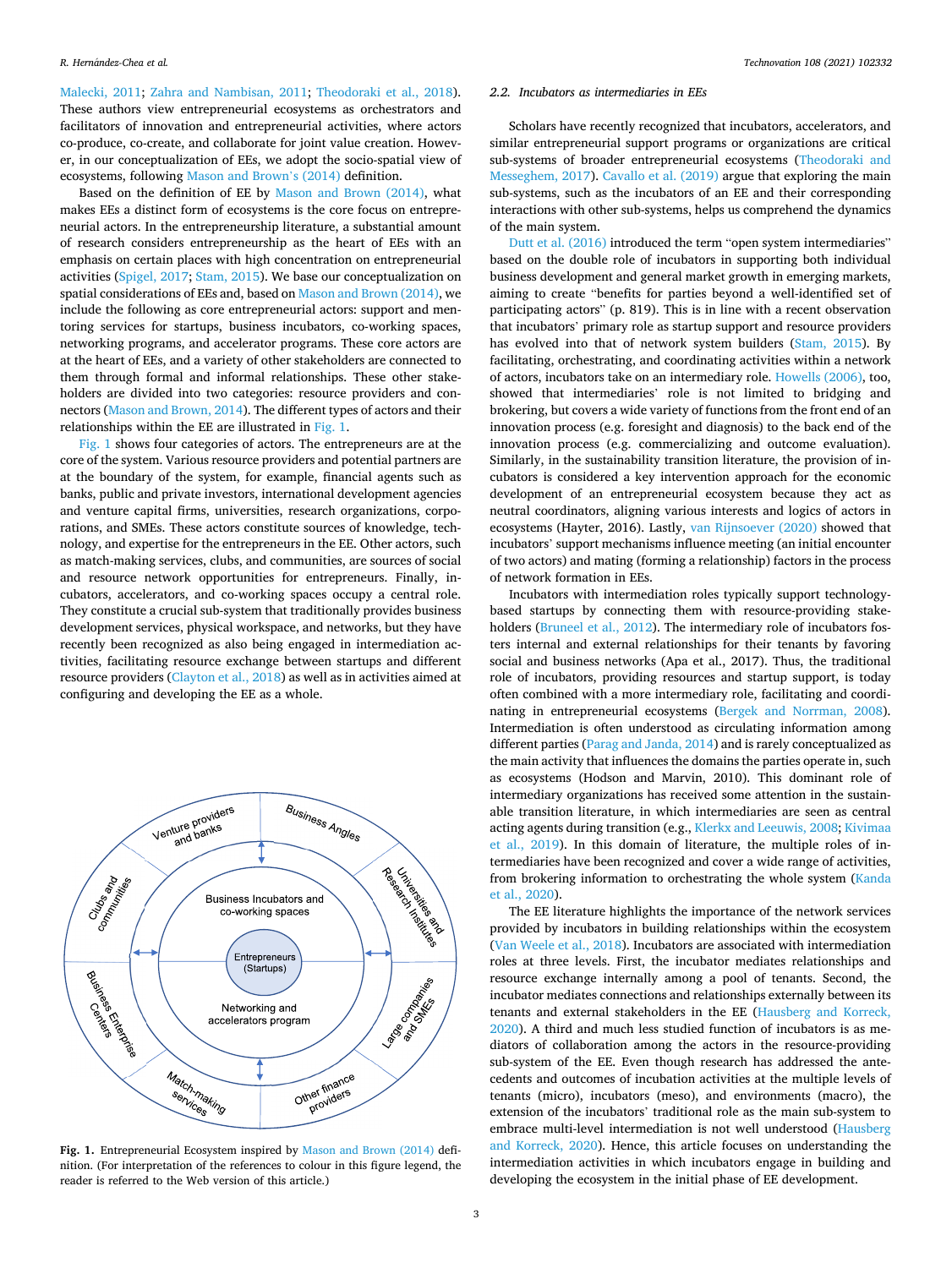# *2.3. Resource dependency theory and embeddedness*

Different actors in the EE control different resources and may engage in collaborations characterized by different levels of dependency and salience [\(Miller et al., 2014](#page-13-0)). This dependency, in turn, influences the nature of intermediation processes that incubators can stage, as those processes are enacted in environments characterized by different structural, relational, and operational embeddedness factors ([Garcia--](#page-13-0)[Pont et al., 2009;](#page-13-0) [Moran, 2005](#page-13-0); [Polanyi, 1957\)](#page-13-0). Resource dependency and embeddedness thus shape interactions, interdependencies, and processes of resource exchange. Therefore, we combine these theories as an initial analytical lens.

*Resource dependency theory* argues that the degree of resource dependency an actor has on another organization defines his or her strategies in interacting with that organization [\(Frooman, 1999\)](#page-13-0). Actors that are not self-providing must engage in interdependent relationships with other actors to access resources needed to survive and become cost-efficient ([Hillman et al., 2009; Pfeffer and Salancik, 2003](#page-13-0)). [Johnson](#page-13-0)  [\(2008\)](#page-13-0) concluded that intermediary organizations establish both economic and strategic perspectives in an interdependent system. The economic perspective can be explained by transaction cost economics ([Williamson, 1989\)](#page-13-0), which posits that intermediaries should enable economic benefits, such as cost reductions, to outweigh the negative aspects of collaboration, for example, knowledge spillover. The strategic perspective is explained by the resource-based view ([Barney, 1996](#page-12-0)), which proposes that actors depend on non-financial resources to succeed, and intermediaries should provide strategic opportunities for actors in collaborations to help them succeed. Resource dependence theory also explains how EEs manage their resource dependences and how this influences their functioning. According to [Roundy and Bayer](#page-13-0)  [\(2019\),](#page-13-0) within nascent EEs in emerging markets without well-established entrepreneurial infrastructures, actors depend heavily on resource providers in addition to support organizations such as incubators and local governments.

Allowing us to conceptualize the EEs as a system of interdependent actors, and to see incubators as assuming an intermediating function among these actors, resource dependence is a useful theoretical lens to understand such systems' functions and dynamics. Studies utilizing the resource dependence perspective have focused on the processes through which actors mobilize resources through their interdependent relationships with other system actors. Resource dependency involves several types of dependency relations among actors, usually characterized as mutual dependency, one-sided dependency, and joint dependency ([Casciaro and Piskorski, 2005; Gulati and Sytch, 2007\)](#page-13-0).

*Mutual dependency* involves the reciprocal exchange of resources among equally resource-dependent partners [\(Pfeffer and Salancik, 2003](#page-13-0); Xia, 2011). Mutual dependency reflects equal power relations, where each partner has power over the other ([Pfeffer and Salancik, 2003](#page-13-0)).

*Joint dependency* refers to a situation involving more and less resource-rich organizations (Hoffmann, 2007). Resource-rich partners, those with a power advantage, provide valuable resources and are inclined to exploit others (Hoffmann, 2007). The less resource-rich partners, those with a power disadvantage, may effectively manage their disadvantage by improving their bargaining position in collaborations ([Casciaro and Piskorski, 2005\)](#page-13-0).

*One-sided dependency* reflects an imbalanced resource exchange ([Hillman et al., 2009](#page-13-0); Hofer et al., 2012), in which one partner is the "resource provider" (power-advantaged) and the other partner is the "resource-dependent partner" (power-disadvantaged) [\(Pfeffer and Sal](#page-13-0)[ancik, 2003](#page-13-0)).

Studying EEs through the lens of resource dependence theory requires taking into account the EE's environment, including interorganizational arrangements, collaborative values, and social-cultural relationships. The resources include financial, social, human, and cultural capital that circulate within this environment ([Roundy and Bayer,](#page-13-0)  [2019\)](#page-13-0). In addition, [Roundy and Bayer \(2019\)](#page-13-0) argue that the

environment in which EEs are formed influences their function. Therefore, they highlight the important role of the context in which EEs are created.

In economic sociology, it is argued that functioning of an economy could not be interpreted separated from the social environment in which it was embedded [\(Polanyi, 1957\)](#page-13-0). *Embeddedness* is rooted in social relationships in economic systems involving elements such as reciprocity and exchange among partnering organizations and therefore, it refers to the degree to which economic activity is strained by non-economic institutions ([Granovetter, 1985](#page-13-0); [Polanyi, 1957\)](#page-13-0). Thus, it is an essential concept for analyzing the nature of relations and interdependencies within an EE's environment in which the context matters. According to [Welter \(2011\),](#page-13-0) in addition to social embeddedness, an idea that has been frequently employed in entrepreneurship research, there is a need for implementing multi-layered embeddedness concepts that embrace institutional and socio-spatial contexts to enrich and facilitate our contextualization efforts. Entrepreneurial ecosystems, like any open systems, are dependent on, and sensitive to, the environment in which they are operating and in which their relations are embedded [\(Stam and](#page-13-0)  [Welter, 2020; Wurth et al., 2021](#page-13-0)).

Embeddedness factors, including trust, commitment, structural position, interests, and cognition, are relevant for the collaboration context ([Granovetter, 1985; Gulati and Sytch, 2007](#page-13-0); [Inkpen and Beamish, 1997](#page-13-0)). Partners actively involved in collaborations can create common understandings and cohesiveness ([Granovetter, 1985\)](#page-13-0), along with formal governance structures (Albers et al., 2013). These things can enhance the partners' commitment to mobilize resources. Conflicts may arise when partners are inactive, thereby limiting the achievement of collective goals and creating uncertainty about resource mobilization ([Kornai et al., 2004](#page-13-0); [Moran, 2005\)](#page-13-0). We characterize embeddedness according to three dimensions: structural, relational, and operational ([Garcia-Pont et al., 2009;](#page-13-0) [Kim, 2014](#page-13-0)). *Structural embeddedness* is the configuration of partnerships, encompassing institutional logics, governance structure, and organizational structure ([Dutt et al., 2016](#page-13-0); [Granovetter, 1985](#page-13-0); Greenwood et al., 2010; [Gulati and Sytch, 2007](#page-13-0); Owen-Smith and Powell, 2004; Owen-Smith, 2003; Rowley et al., 2000). *Relational embeddedness* refers to the characteristics of the partners' relationships and emphasizes ties in the relationships ([Moran, 2005](#page-13-0); Rowley et al., 2000). *Operational embeddedness* refers to a subset of connections between partner representatives engaging in daily operational activities intended to promote operational effectiveness, for example, by displaying leadership, attitude, collaborative ability, and capacity ([Cohen, 2006; Garcia-Pont et al., 2009; Hitt et al., 1998](#page-13-0); Kaplan and Kaiser, 2003). In this article, we analyze the sub-systems of EEs by unpacking the intermediation activities in which resources are mobilized by incubators.

# **3. Method and context**

### *3.1. Research context*

The overall research context is an international development program primarily funded by an international donor to establish four agribusiness incubators in East Africa. The incubators are envisioned as intermediary organizations to facilitate agricultural market development, enhance commercialization and value creation, establish university-industry linkages, foster entrepreneurship and job opportunities for youth, and form entrepreneurial ecosystems. These agribusiness incubators are the nuclei of the emerging EEs and each focuses on a specific crop or crop category. The program's fundamental logic was to create incentives for three categories of EE actors, each holding unique resources needed by the others to collaborate. Public research organizations possessed underutilized technologies and know-how that could form bases for novel businesses. Universities educated talented graduates, many of whom would become unemployed; thus, the university wanted to promote self-employment through entrepreneurship. Local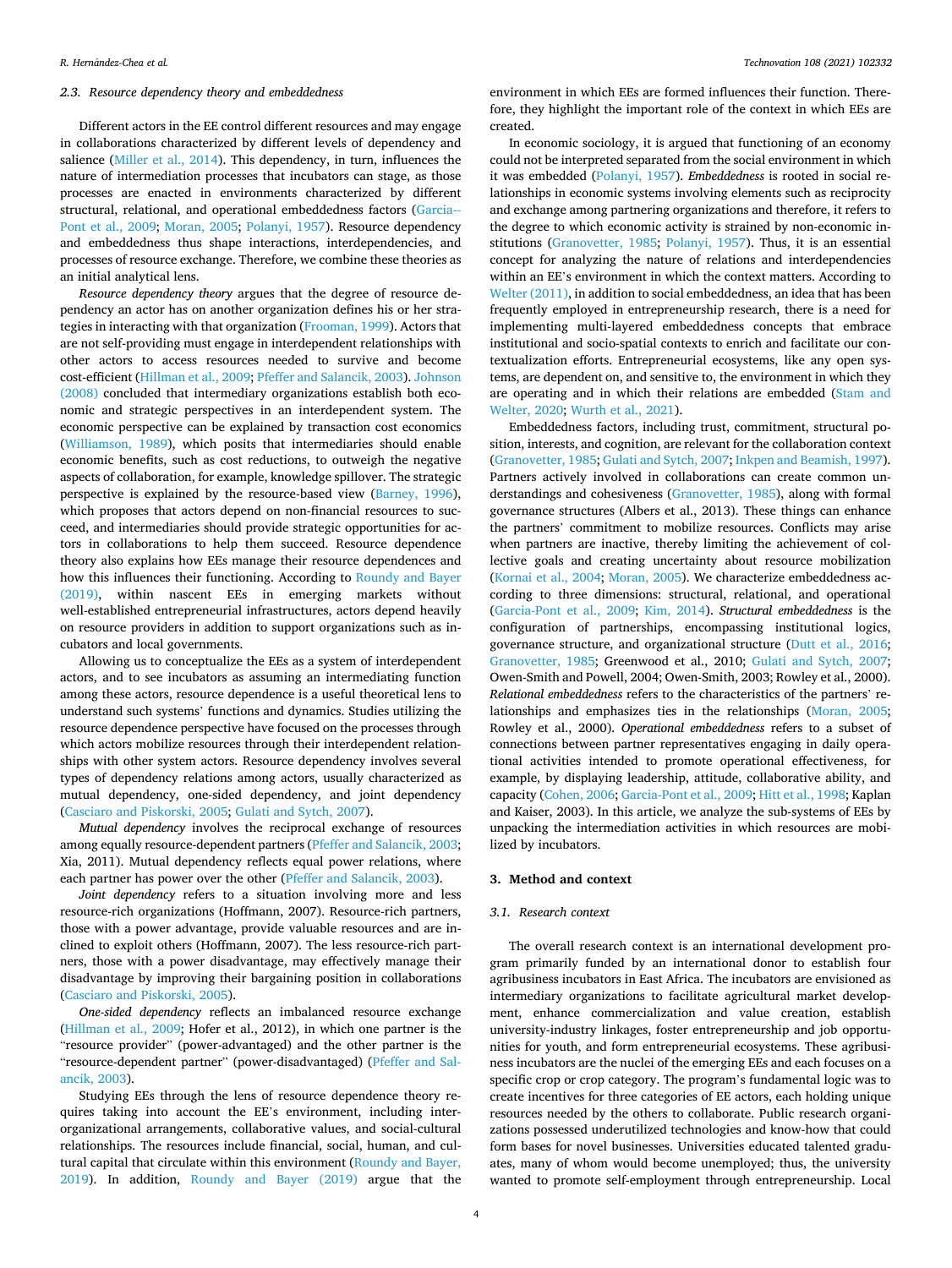businesses could prosper from collaborating with new startups in return for providing the entrepreneurs with their market insight and business experience. In a pre-project phase during 2009–2010, a public call for partnerships throughout East Africa was issued, and several EE projects were subsequently initiated. The donor organization provided funding to operate the incubators during the initial five-year startup phase (2010–2015), under the condition that the incubators would use this period to expand their scope and establish a financially sustainable business model, allowing them to continue on a commercial basis.

The EE agribusiness program was chosen for several reasons. First, the program constituted an extreme case in terms of an explicit effort to design and develop an EE around an incubator with the formal involvement of established local organizations as resource providers. This constitution of an EE may be apparent in other situations too, but rarely as such an explicitly designed process.

Second, the program design was based on promoting collaboration based on resource dependencies, thus providing an appropriate context for answering our research questions. Of the four potential case study sites supported by the program in East Africa, two evolved in a manner where the tripartite interrelationships (university-research organization-business) did not materialize as expected. Therefore, they became irrelevant as cases. The remaining two cases, hereafter called ALPHA and BETA for reasons of anonymity, were selected following purposive sampling principles ([Yin, 2014](#page-14-0)) to ensure the richest possible data set and allow for cross-case comparison.

Third, to get a rich understanding of the embeddedness factors, it was essential to have access and prior knowledge of the stakeholders and the context where these incubators were located. Independent of this study, one of the authors had previously acted as a consultant for the funding agency. This engagement facilitated access and ensured good rapport with the stakeholders, which, otherwise, could have been challenging for an outsider. Moreover, this prolonged engagement helped us maintain a critical perspective on the data obtained, thus contributing to the study's validity and reliability. Within the two cases, we focused the data collection for this study on clearly identifiable instances of collaboration between the EEs' resource-providing actors and the two agribusiness incubators. These specific collaborations constitute the embedded cases, which are the main unit of analysis.

# *3.2. The EE cases*

ALPHA was located in Kampala, Uganda, while BETA was located in Nairobi, Kenya. Each of these cities is a national capital, with about 1.6 m and 4.3 m inhabitants, respectively. The contexts present the wellknown general challenges for entrepreneurship in resourceconstrained countries (see, e.g., [McKenzie and Paffhausen, 2017](#page-13-0); [Mead and Liedholm, 1998](#page-13-0); [Webb et al., 2020](#page-13-0)), and the two cases share fundamental characteristics representative of the majority of developing countries' agribusiness sectors, which the program aimed to address: (a) little interest, notably among young people, in engaging in agriculture-based entrepreneurship; (b) difficulty in raising investment capital for agriculture-related ventures; (c) generally high levels of uncertainty and risk associated with agriculture; and (d) very limited interaction between academia, research organizations, and the agribusiness sector. This last factor results in limited technology uptake by higher education graduates and therefore not matching the competencies required for developing the agribusiness sector.

An important distinguishing feature between ALPHA and BETA was the maturity of the business environment that constituted the EEs' immediate basis. In the case of ALPHA, the EE engaged with an important cash crop commodity with well-established foreign export markets. ALPHA focused mainly on increasing productivity, supporting local value addition, and upgrading and developing complementary business models. In the case of BETA, the target commodity was a lesser-used traditional subsistence crop. Both EEs were established to develop commercial value systems, including a range of novel processed

products based on reintroduced crops. Thus, in the ALPHA case, many of the elements constituting a well-functioning EE already existed, albeit in non-matured forms, and products and services were relatively welldefined. This was not the case in BETA, where neither the raw material supply, the supply chain structure, nor the final processed products were well established.

Both EEs involved technology transfer, for example, in terms of improved or new varieties of crops and management practices from agricultural research organizations to farmers. In ALPHA, the partner research organization (hereafter referred to as ARes) was a relatively small sector-specific public agency, whereas the research organization (hereafter referred as BRes) involved in BETA's EE was the largest national agricultural research institute. In both EEs, the universities (hereafter referred to as AUni and *BUni*) played an important role in supporting the experimentation and commercialization of new products. ALPHA and BETA were relatively different in terms of the characteristics of the two EEs' core business partners. In ALPHA, the business partner (hereafter referred to as ABus) was a large-scale commercial farmer cooperative promoting small-scale farmer capacity development, collective product marketing, and business development. In BETA, the two business partners were small-scale agribusiness consulting companies (hereafter referred to as BBus1 and BBus2), working with the value chain and business development and farmers. ABus was a resource-rich, well-established organization focusing on both economic and social impacts and, therefore, well-aligned with the overall goals and objectives for the EE intermediated by the ALPHA incubator (hereafter referred to as AInc). Conversely, BBus1 and BBus2 had to generate revenues for their businesses when engaging in the EE intermediated by the BETA incubator (hereafter referred to as BInc).

AInc and BInc had similar organizational and operational setups. Both incubators had public and private-sector partners to mobilize and exchange different types of resources to assist incubation activities for their tenants. The partners from academia (AUni and *BUni*) and public research (ARes and BRes) in both ecosystems were parts of large hierarchical organizations with well-defined bureaucratic systems and procedures. The partners from the business sector (ABus, BBus1, and BBus2) varied in size but were all agile organizations. In both incubators, Articles of Association (AAs) and Memorandums of Understandings (MOUs) defined the different partners' roles, including their resource contributions, as well as the ways in which the resources were to be mobilized to support the incubators. A Board of Directors (BoD), with representatives from each main partner organization, was responsible for approving strategic decisions for the incubators. A Technical Advisory Committee, made up of technical staff from the partner organizations, advised the incubator management teams on selection, enrolment, training, product promotion, financial support to tenants, and other incubation services. Within ALPHA and BETA, the management teams consisted of technical and administrative employees headed by an incubator manager responsible for planning, fiscal management, and implementing daily activities. [Fig. 2](#page-5-0) summarizes the structural characteristics of ALPHA and BETA.

# *3.3. Research design and data collection*

The qualitative approach is well-suited to address the research questions. Qualitative research permits an in-depth examination of reallife situations and a wealth of details with multiple levels of analysis ([Yin, 1994a,b](#page-13-0)). Further, it prioritizes interpretation, description, characteristics, patterns, and meaning ([Kvale, 1996](#page-13-0)). Also, the role of intermediary organizations in resource mobilization within entrepreneurial ecosystems is a complex and multi-faceted social phenomenon, for which a multiple-case study methodology is appropriate ([Yin, 1994a,](#page-13-0)  [b](#page-13-0)). At the initial stage of research design, we used purposive sampling to ensure particular representation of cases within our case study, and we followed it with theoretical sampling to extend the theoretical categories during the research.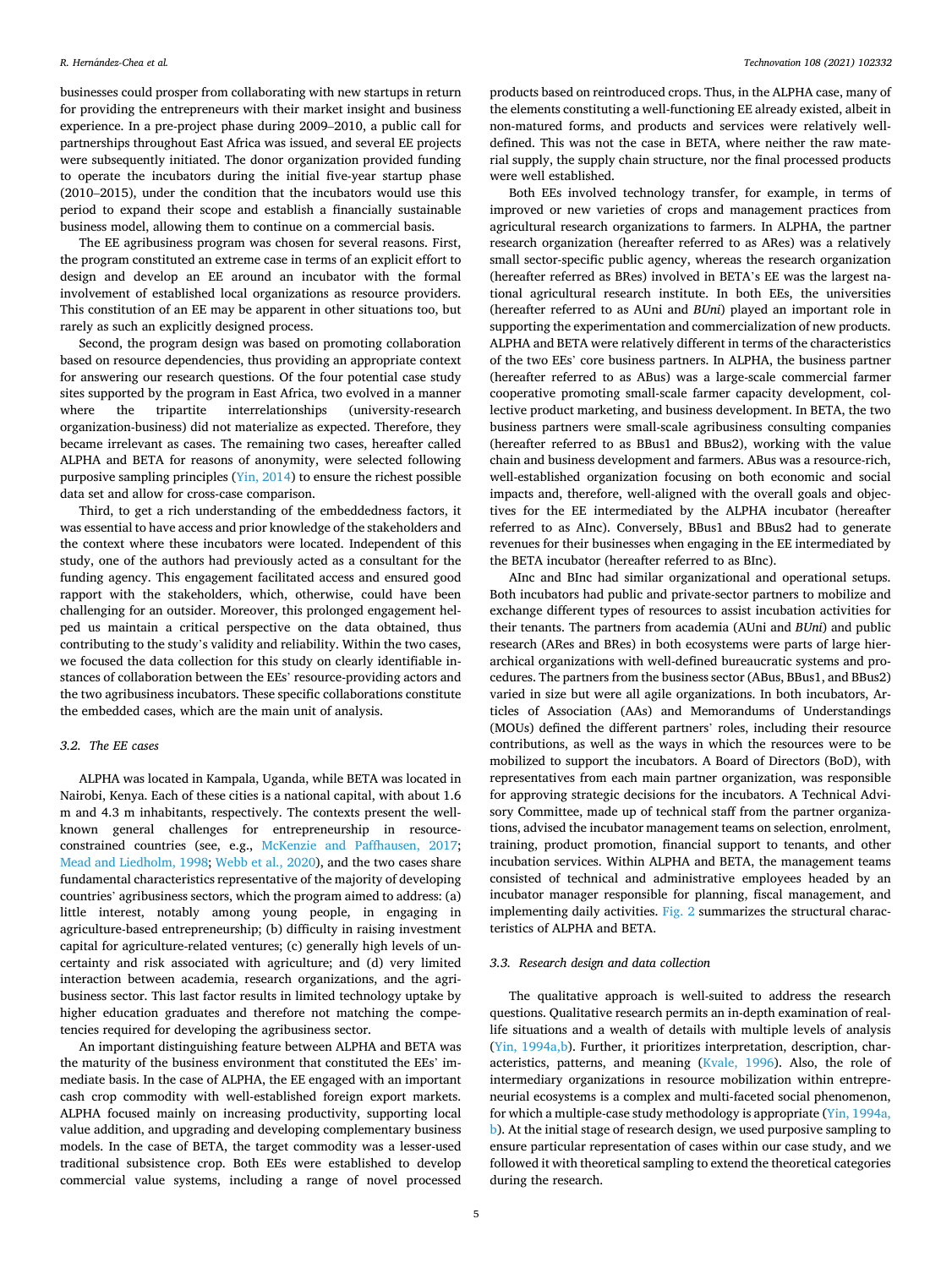<span id="page-5-0"></span>

**Fig. 2.** Summary of similarities and differences of ALPHA and BETA entrepreneurial ecosystems.

Semi-structured and unstructured interviews were the main instruments used for the primary data collection. An initial interview guide was developed based on the theoretical framework outlined in the theoretical background section. The first round of interviews was conducted with key respondents during visits to the incubators in April and May 2015 (see Table 1). To collect data from different points of view in both entrepreneurial ecosystems, we conducted interviews with all the incubator staff members, the board of directors, and technical advice committees (who represent partner organizations) available at the time of data collection in ALPHA and BETA.

During the second visit, in February and March 2016, follow-up interviews were conducted with three respondents from ALPHA and seven respondents in BETA to corroborate the interactions for activities. In total, 38 individual and group interviews (two or three interviewees simultaneously), lasting approximately one to one-and-a-half hours each, were conducted in English, recorded, and transcribed verbatim for data analysis. Ethical clearance was based on a review of the research methodology by the overall agribusiness incubator program management. Following the approval of the research project, informants were introduced to the project and researchers through an introduction letter issued by the program leadership. Before each interview, a letter was provided to interviewees with detailed information about the purpose and scope of the study and the types of questions likely to be asked, and their consent was requested and given.

### **Table 1**

Interviewees profile and protocol.

## *3.4. Data analysis*

Data were analyzed using qualitative data analysis ([Miles and](#page-13-0)  [Huberman, 1985\)](#page-13-0), with the support of QSR NVivo. The analysis followed abductive reasoning. The abductive research approach was most suitable for our context and theoretical framework, given the nature of the research question, which aims to explain, implement, and change the theoretical underpinning during the research process (Dubois and Gadde, 2002). The analysis involves moving back and forth between inductive reasoning and a deductive and hypothetical approach to verify what the theory can and cannot explain. Abductive reasoning enabled us to systemically combine EE assumptions, resource dependence theory, embeddedness, the cases, and the empirical setting (sector and country), each of which played a crucial role in this research (Dubois and Gadde, 2002). The unit of analysis was the specific incubator-mediated collaboration, each one considered to be an embedded case or sub-case within the two EE cases. In the case study design, the approach we followed was more an embedded approach than a holistic approach (Yin, 1994a, b, p. 41), because analyzing an embedded case study allows for a multiplicity of evidence to be investigated in sub-cases with a focus on multiple crucial aspects of the case ([Scholz and Tietje, 2002\)](#page-13-0).

Our first step was to conduct open coding separately for each subcase study to identify emergent concepts and to construct coding schemes. The open coding part of the research was guided by a set of

| <b>ALPHA</b>             |                                                                                   | <b>BETA</b>                               |                                          | Interview topics                                                                                                                                  |  |  |  |
|--------------------------|-----------------------------------------------------------------------------------|-------------------------------------------|------------------------------------------|---------------------------------------------------------------------------------------------------------------------------------------------------|--|--|--|
| Code (A)                 | Respondent and organization                                                       | Code(B)                                   | Respondent and organization              |                                                                                                                                                   |  |  |  |
|                          | 1st round of interviews                                                           |                                           |                                          |                                                                                                                                                   |  |  |  |
| $AI1 -$                  | ALPHA's incubator manager and                                                     | $BI1 -$                                   | BETA's incubator manager and             | - Intermediary's role in the business                                                                                                             |  |  |  |
| AI6                      | management team members                                                           | B <sub>I5</sub>                           | management team members                  | - Intermediary's objectives                                                                                                                       |  |  |  |
| $AP1 -$                  | Managers and researcher-lecturer in AUni                                          | $BP1 -$                                   | Managers and researcher-lecturer in BUni | - Intermediary's support activities/services                                                                                                      |  |  |  |
| AP <sub>6</sub>          |                                                                                   | BP4                                       |                                          | - Intermediary's partners and network                                                                                                             |  |  |  |
| $AP7-$                   | 2 staff and CEO from ABus                                                         | $BP5 -$                                   | 3 staff and CEO from BBus1; CEO from     | - Communication, importance, interests of partners in terms                                                                                       |  |  |  |
| AP8                      |                                                                                   | BP <sub>6</sub>                           | BBus2                                    | of resources                                                                                                                                      |  |  |  |
| AP <sub>9</sub>          | Researcher from ARes                                                              | <b>Extension officer from BRes</b><br>BP7 |                                          | - Human, technological, organizational, and financial<br>resources provided by partners<br>- Relationships, and collaborations with partners, and |  |  |  |
|                          |                                                                                   |                                           |                                          |                                                                                                                                                   |  |  |  |
|                          |                                                                                   |                                           |                                          | influencing factors                                                                                                                               |  |  |  |
| ABP1                     | Independent consultant for the two business Intermediaries from mentorship agency |                                           |                                          | - Intermediary's development                                                                                                                      |  |  |  |
|                          |                                                                                   |                                           |                                          | - Type of mentorship provided                                                                                                                     |  |  |  |
|                          |                                                                                   |                                           |                                          | - Relationship and collaboration among partners                                                                                                   |  |  |  |
| Follow-up interviews (F) |                                                                                   |                                           |                                          |                                                                                                                                                   |  |  |  |
| FAI3, FAP1, FAP8         |                                                                                   | FBI1, FBI4, FBP2, FBP4, FBP5, FBP6, FBP7  |                                          | - Intermediary's support activities                                                                                                               |  |  |  |
|                          |                                                                                   |                                           |                                          | - Coordination of resources                                                                                                                       |  |  |  |
|                          |                                                                                   |                                           |                                          | - Incubator's partners and network                                                                                                                |  |  |  |
|                          |                                                                                   |                                           |                                          | - Partner-Intermediary collaboration and involvement                                                                                              |  |  |  |

Note: Interviewees are coded and referred to in the text with their codes.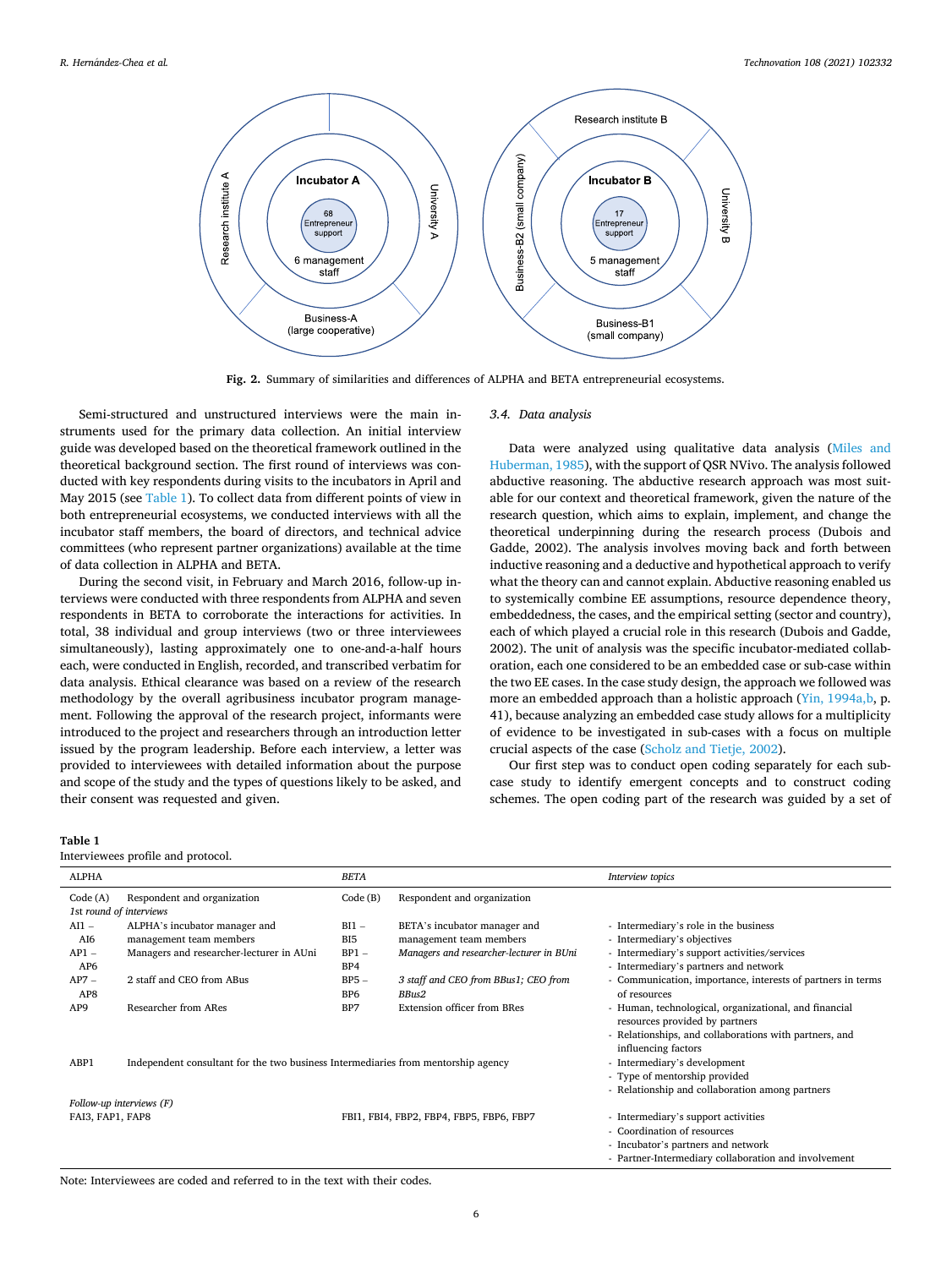$R.$  *Hernández-Chea et al.* 

# **Table 2**

Coding scheme.

| Theme                                                             | Category               | Sub.-category                             | Codes                                                                                                                                                                                                                                                                                                                                                                                                                                                                                                                                                                                                                                                                                                                                                                                                                                                                                                                                                                                                         |  |  |  |
|-------------------------------------------------------------------|------------------------|-------------------------------------------|---------------------------------------------------------------------------------------------------------------------------------------------------------------------------------------------------------------------------------------------------------------------------------------------------------------------------------------------------------------------------------------------------------------------------------------------------------------------------------------------------------------------------------------------------------------------------------------------------------------------------------------------------------------------------------------------------------------------------------------------------------------------------------------------------------------------------------------------------------------------------------------------------------------------------------------------------------------------------------------------------------------|--|--|--|
| Intermediation activities for<br>resource mobilization within EEs | Collaboration<br>type  | One-sided                                 | Imbalanced resource exchange<br>"The public institutions have so many resources to offer because they are funded by the<br>government; they are not in business. In the private sector, they are in business, and they<br>have few resources; you cannot compare what they offer to the incubator".<br>"Partners are giving different resources. For example, we get support from the entire<br>University, but Business-B2 is a smaller entity with a staff of probably ten people, including<br>the director".                                                                                                                                                                                                                                                                                                                                                                                                                                                                                              |  |  |  |
|                                                                   |                        | Joint                                     | More balanced resource exchange<br>"The is joint planning and agreeing for resource allocation according to partners interests. In<br>meetings, we agree on activities, carrying out yearly or extra meetings with each partner.<br>Some partners provide more, some partners provide less, but it is important they all                                                                                                                                                                                                                                                                                                                                                                                                                                                                                                                                                                                                                                                                                      |  |  |  |
|                                                                   |                        | Mutual                                    | provide".<br>Equally balanced resource exchange<br>"Through agreements (MOUs), depending on each partner role, the incubator team contacts<br>partners through phone calls, emails, or meetings to discuss activities and establish mutual<br>interests and benefits".                                                                                                                                                                                                                                                                                                                                                                                                                                                                                                                                                                                                                                                                                                                                        |  |  |  |
|                                                                   | Influential<br>factors | Unfavorable influential<br>factors        | Structural embeddedness<br>Informal governance<br>"It is not clear in the agreements about how some of these processes or incomes can be<br>shared amongst the three the incubatees, the partners, and BETA".<br>Conflicting logics<br>"The public organizations have a way to work, and private organizations have another way<br>to work, so it is a key challenge".<br>Low organizational stability<br>"I have looked at and handled issues strategically because of the change of the principal<br>executive director, which gave us instability. But we, for example, clarified the mutual<br>benefits with the new principle executive director to prevent confusion and disorder".<br>Operational embeddedness<br>Extreme leadership (authoritarian)<br>"We think the leadership and the style and the capability of the persons who are in charge<br>can make a huge difference for better or for worse".<br>"I'm saying leadership and synergies matter so the governance can manage love brought by |  |  |  |
|                                                                   |                        |                                           | the type of leadership started from the chairman. But if the chairman goes to a meeting<br>taking 70% of the time speaking, then people are going away with ideas. A good chair has to<br>be a good listener and use a short time to speak".<br>Lack of commitment<br>"BBus1 is supposed to market products, that is the function of BBus1, but they don't do it".<br>Relational embeddedness<br>Weak-tie relationship<br>"So you can say it was forced marriage, we didn't fall in love, and then wrote the proposal<br>together".                                                                                                                                                                                                                                                                                                                                                                                                                                                                           |  |  |  |
|                                                                   |                        | Favorable influential<br>factors          | "There must be chemistry, and I think there is no chemistry".<br>Operational embeddedness<br>Strategic Leadership<br>"The incubator manager proposes and makes plans with partners, organizes activities with<br>them, represents the incubator, and also decides on certain issues, but sometimes a manager<br>delegates the lead in certain activities to the staff because he is overloaded".<br>"Incubator managers take the lead to communicate with partners and agree on activities<br>with top leaders (communication between leaders)".                                                                                                                                                                                                                                                                                                                                                                                                                                                              |  |  |  |
|                                                                   |                        | Intermediation activity -<br>Facilitation | "ALPHA facilitates activities with partners by allocating resources (money) to implement<br>such activities, so they then enhance commitment and mutual benefits with partners to<br>participate. They also facilitate harmonies within the consortium by checking governance or<br>agreements and do amendments, in case this is needed to improve relationships and<br>enhance the commitment of partners".<br>"ALPHA facilitates carrying out activities through MOUs as they give guidelines respecting<br>the roles of partners; this also creates common understanding".<br>"ALPHA facilitates communication to develop activities with other partners and create<br>harmonization among partners to support incubatees, but partners also facilitate incubation<br>support by giving resources to the incubator".                                                                                                                                                                                      |  |  |  |
|                                                                   |                        | Intermediation activity -<br>Coordination | "ALPHA coordinates activities with partners and also coordinates the ALPHA investment, so<br>partners of the university and AInc can get close".<br>"We in the incubator coordinate internships and allocations, and I also coordinate training<br>and exhibitions in junction with potential partners to do it; we divide tasks".                                                                                                                                                                                                                                                                                                                                                                                                                                                                                                                                                                                                                                                                            |  |  |  |

guiding questions derived from resource dependency theory, including: "What interactions, activities, events, and tasks were conducted between the incubator management team and its partners to mobilize resources to support incubation?" "Which resources were exchanged in the resource mobilizations?" "Which of the partners' behaviors led to limitations to mobilize necessary resources to support incubation?" "What roles did the incubator and partners engage in to support entrepreneurs?" and, "Which factors influenced resource mobilization activities?" Each interview transcript was read several times while looking for answers to these questions. The representation of the coding scheme can be found in Table 2.

Next, we conceptualized different collaboration types as embedded cases within ecosystems. Across the cases in each collaboration type, we analyzed the types of resource contributions and the factors influencing the resource mobilization. The analysis identified the partners' different intentions and actions, the resource dependency relationships, and the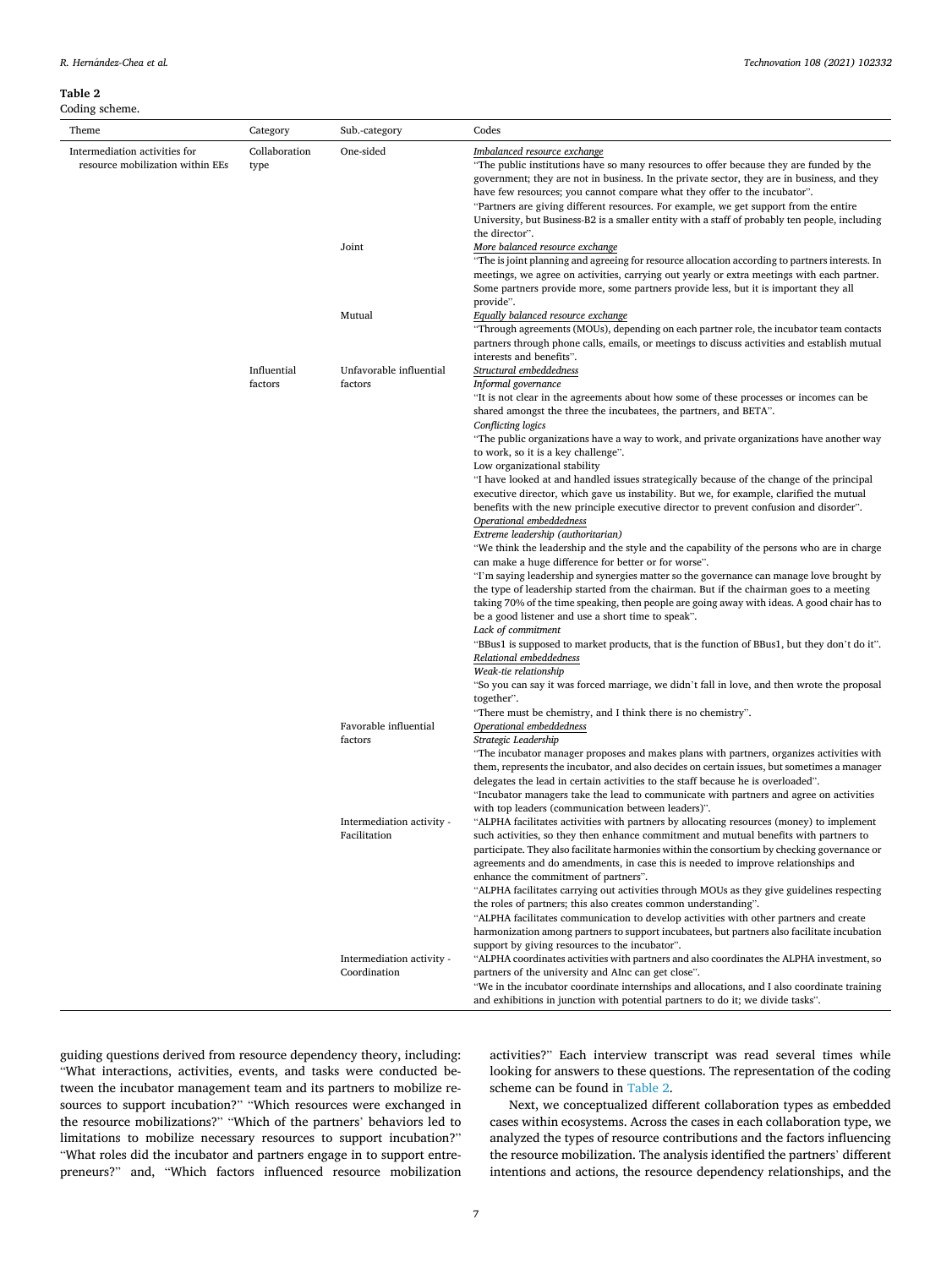factors that shaped behaviors and interactions. In addition, we categorized intermediation activities that helped to mobilize resources within the two EEs.

Finally, we compared our empirical results with the existing literature to draw a conceptual model of the dynamics of collaboration in which an intermediary organization is involved. The analytical process involved examining and re-examining transcripts, memos, observation notes, and ideas, and thoughtfully refining themes and corresponding categories and sub-categories. To find out what the concepts represent and how they are related to each other, the research team used discussions to develop a mutual understanding of the concepts. Iterative techniques, such as frequent debriefing sessions and joint examination of previous research among the team, were used to frame findings to avoid bias and personalization. The results of the data analysis are summarized and presented in [Table 3](#page-8-0). Reflection on the literatures of EEs, resource dependence, and embeddedness was used to relate the identified concepts to the literature and to deconstruct and reconstruct these concepts. Finally, the research team reflected on the logic and rationale behind the interpretations to ameliorate personal bias.

## **4. Findings**

In the following, we first characterize the resource mobilization activities involving ALPHA incubator (AInc) and BETA incubator (BInc) and their main roles during this process. We then present nine collaboration incidents embedded in the ALPHA and BETA ecosystems, identify the incubators' intermediating roles, and discuss the embeddedness factors that influenced these collaboration incidents. After presenting the nine embedded cases of collaboration (hereafter referred to as subcases), we categorize them into three types of interdependency and discuss how resource interdependency impacted the partners' collaboration.

## *4.1. Resource mobilization in ALPHA and BETA*

We identified five distinct collaboration types embedded in ALPHA EE, each of which is described in the following as Sub-Cases A, B, C, D, and E, and all of which occurred during the phases of strategic planning, strategy implementation, service design, and implementation of incubation services.

# *4.1.1. Sub-case A*

*AInc configures EE governance structure with the direct involvement of ABus, AUni, ARes.* Sub-Case A involved the collaboration of all the partners in ALPHA to develop and approve strategic plans for AInc's operations for establishing and developing the EE. During BoD meetings, all partners proactively participated with different inputs and knowledge depending on their sector background, except for ARes, who had limited involvement, duo to their inadequate knowledge and understanding of the incubation concept. On the other hand, ARes committed to providing feedback and technical input during meetings. The BoD had an independent chairman who promoted a common vision and a moral obligation, facilitating decision-making to mobilize and exchange resources [AI2-4, AP1-4, AP7-8]. The incubator manager also promoted a common vision and supported BoD meetings by developing and proposing strategic plans grounded in sound administrative and fiscal management and a clear sense of the incubation services needed. The incubator manager also went beyond the formal governance structures, proactively maintained a close connection with ARes, and insisted on additional participation in regular meetings to maintain the dialogue. This helped develop a better understanding of the concept of incubation and its potential benefits for ARes, as explained by a staff member of AInc: "*Our manager takes the lead in communicating with ARes …. Their involvement is growing, it is improving and going in the right direction*" [AI3]. It should also be noted that most of the representatives of AUni, ARes, and ABus had good personal relationships based on professional

acquaintance before the establishment of ALPHA.

#### *4.1.2. Sub-case B*

*AInc configures EE infrastructure through joint investment and with the direct involvement of ABus.* AInc and ABus supported entrepreneurs by linking them with export markets. Both AInc and ABus were aware of the potential to create long-term business through the entrepreneurs' production. The potential for increasing export market share, as well as a visionary belief in business opportunities in new product development, led AInc and ABus to jointly develop a strategic investment plan to expand incubation facilities to support production and commercialization within ALPHA. The incubator provided funding to invest in machinery, and ABus provided the land area for a planned facility. They developed and signed formal agreements with specifications, mutual contributions, and benefits. ABus was strongly committed to supporting incubation and entrepreneurs in marketing and commercialization. ABus's CEO was eager to achieve socioeconomic impact in rural areas with the support of AInc [AI2; AP7].

## *4.1.3. Sub-case C*

*AInc brokers technology transfer between ARes and the ecosystem.* This collaboration aimed at ensuring the diffusion and adoption of ARes's technologies to entrepreneurs – specifically, the distribution of diseaseresistant plant varieties to startup nurseries. This was a central type of activity that had been envisioned to occur within the agribusiness program's EE model. Even though ARes provided some material, ARes was, in general, reluctant to transfer its technology to the entrepreneurs, despite this being part of its mandate as a public research organization [AI1,3; FAI3]. ARes was inexperienced and uncomfortable with the business logic promoted by AInc to enable the commercialization of its technology. A lack of internal procedures and organizational policies at ARes obstructed the process, and a lack of leadership prolonged the decision-making process and created uncertainty. Inadequate management of intellectual property rights was a fundamental problem, as explained by an interviewee from ARes: "*The main issue now is intellectual property rights.… With the proper policy on intellectual property rights, it will be possible to share technology and incubate more people*." [AP9].

## *4.1.4. Sub-case D*

*AInc facilitates business development services with the direct involvement of ABus.* In Sub-Case D, ABus, in collaboration with AInc, promoted entrepreneurs' commercialization of new products, including the development of high-quality products based on new plant varieties. ABus connected entrepreneurs with its business networks to facilitate the commercialization of their products and allowed the entrepreneurs to use its export license. AInc and ABus also jointly organized training and trade exhibitions to promote products from the ecosystem's entrepreneurs [AI1]. In ALPHA, ABus and AInc benefited from providing these commercialization services through profit-sharing schemes with entrepreneurs [AI1–3; AP7–8].

## *4.1.5. Sub-case E*

*AInc facilitates business development services with the direct involvement of AUni***.** Collaboration E involved AInc and AUni. AUni provided product development expertise, technical support, and equipment, and conducted training and workshops for student entrepreneurs to develop new products. Meanwhile, AInc also provided resources for the maintenance of the partner's equipment, training, and workshops for student entrepreneurs. A change in AUni's top management led to a change in the university's representation in AInc's BoD. Initially, the new AUni BoD member was unfamiliar with the incubation concept, which resulted in an unwillingness to support the incubation services provision [AI1; AP8]. However, after multiple meetings led by the incubator manager, who explained the extra-curricular activities and support for student entrepreneurs, the new representative realized the importance of supporting incubation services. The incubator manager in AInc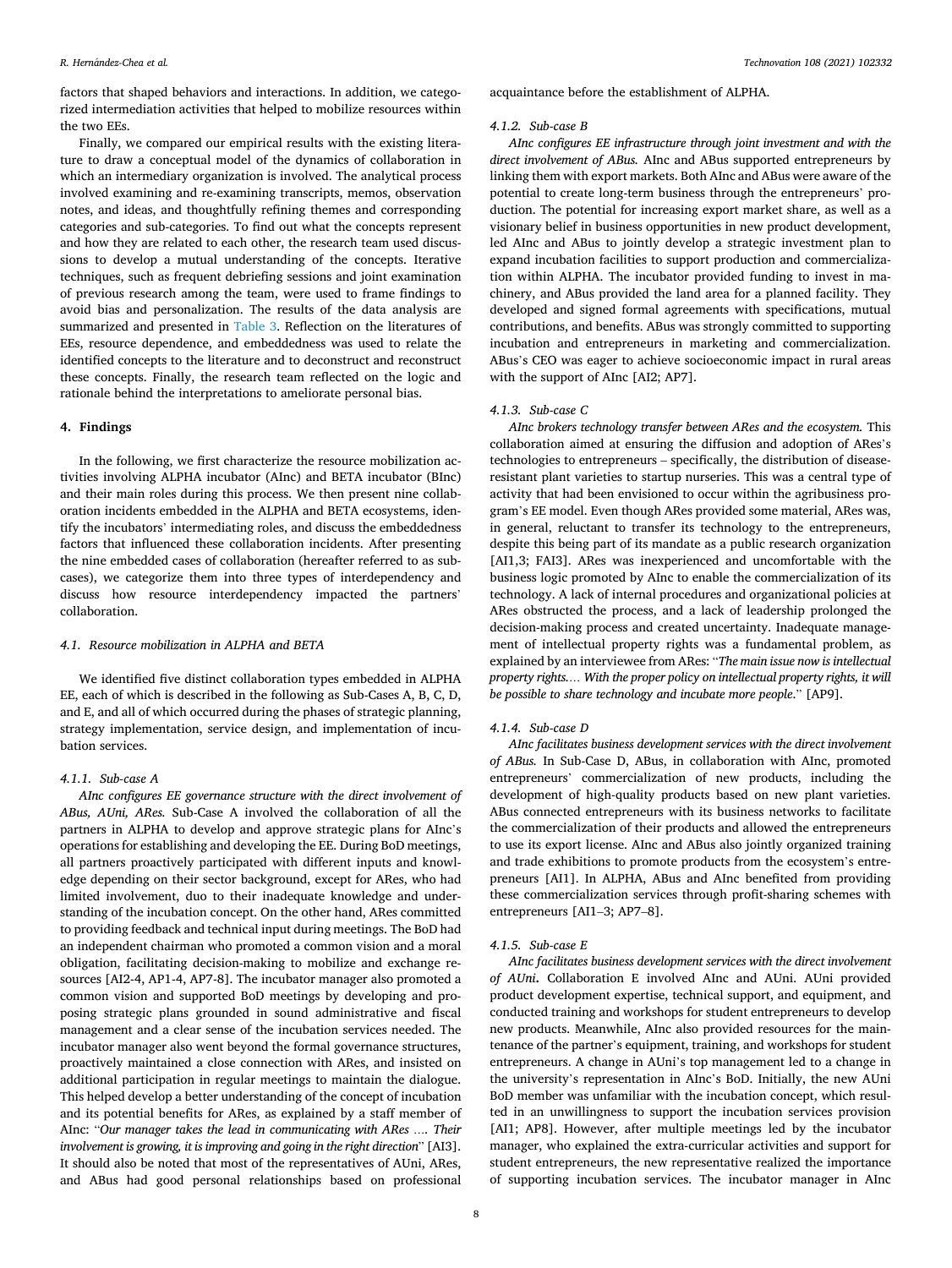#### <span id="page-8-0"></span>**Table 3**

Overview of nine sub-cases of incubator mediated collaborations embedded within the entrepreneurial ecosystems ALPHA and BETA.

| Case              | Purpose of collaboration                                                                                                         | Resources required from actors                                                                                                                                                                                                                                                                                                     | Resources exchanged                                                                                                                                                                                                                                                  | Main factors<br>influencing exchange                                                     |
|-------------------|----------------------------------------------------------------------------------------------------------------------------------|------------------------------------------------------------------------------------------------------------------------------------------------------------------------------------------------------------------------------------------------------------------------------------------------------------------------------------|----------------------------------------------------------------------------------------------------------------------------------------------------------------------------------------------------------------------------------------------------------------------|------------------------------------------------------------------------------------------|
| <b>ALPHA</b><br>A | Develop and approve governance<br>structure, strategy and operational plans,<br>and budget for the incubator partnership         | ABus: Management and value chain<br>knowledge and business expertise.<br>AUni: Student entrepreneurs,<br>commodity knowledge, research<br>capacity.<br>ARes: New technologies, research<br>capacity.<br>AInc: Incubator management<br>knowledge, funding for ALPHA-based<br>activities.                                            | Organizational and management knowledge and expertise<br>mainly from ABus and AUni, and to a lesser degree from<br>ARes. ABus and AUni commitment and flexibility ensured<br>AInc launch and operation.                                                              | • Mixed execution<br>capacity<br>• Strategic<br>leadership<br>• Strong<br>commitment     |
| B                 | Invest in a jointly owned processing<br>facility for tenants' small batch<br>production                                          | ABus: Land.<br>AInc: Infrastructure investment.                                                                                                                                                                                                                                                                                    | - ABus and AInc exchanged resources, i.e., funding and<br>access to land necessary to initiate a joint project.                                                                                                                                                      | • Shared logic<br>• Strategic<br>leadership<br>• Strong<br>commitment                    |
| C                 | Enhance tenants' product quality by<br>diffusing disease-resistant varieties and<br>planting material to tenants                 | ARes: Access to new crop varieties and<br>management technologies.<br>AInc: Commercialization and<br>incubation knowledge.                                                                                                                                                                                                         | - Limited transfer of new farming practices and crop<br>technologies.                                                                                                                                                                                                | • Conflicting logics<br>• Informal<br>governance<br>• Indecisive<br>leadership           |
| D                 | Provide business development service to<br>tenants, including new product<br>development (NPD), marketing, and<br>market access. | ABus: Value chain knowledge,<br>business experience, and market<br>linkages, training expertise.<br>AInc: Training expertise and funding<br>of exhibitions.                                                                                                                                                                        | - All expected resources were exchanged.                                                                                                                                                                                                                             | • Shared logic<br>•Strong commitment<br>•Strong-tie<br>relationship                      |
| E<br><b>BETA</b>  | Provide incubation services to university-<br>based tenants' startups                                                            | AUni: Commodity knowledge,<br>equipment, machinery, labs, training<br>expertise.<br>AInc: Incubator management<br>knowledge.                                                                                                                                                                                                       | - Change in authorities halted resource mobilization<br>causing temporary delays in AUni resource contribution.                                                                                                                                                      | • Low organizational<br>stability<br>• Strategic<br>leadership<br>• Strong<br>commitment |
| F                 | Develop and approve governance<br>structure, strategy and operational plans,<br>and budget for the incubator partnership         | BBus1/BBus2: Mobilizing<br>entrepreneurs, value chain<br>knowledge, and business expertise.<br>BUni: Student entrepreneurs,<br>commodity knowledge, technical<br>expertise, research capacity.<br>BRes: New technologies, research<br>capacity.<br>BInc: Incubator management<br>knowledge, funding for ALPHA-based<br>activities. | Organizational and management knowledge and expertise<br>mainly from BUni and to a lesser degree from BRes. Limited<br>contributions from BBus1/BBus2. Launch and operation of<br>BInc significantly delayed.                                                        | • Conflicting logics<br>• Informal<br>governance<br>• Authoritarian<br>leadership        |
| G                 | Introduce new crop varieties and<br>management practices to tenants                                                              | BBus2: Access to tenants, training<br>expertise.<br>BRes: Access to new crop varieties and<br>management technologies.<br>BInc: Incubator management<br>knowledge, funding for diffusion<br>activities.                                                                                                                            | - BBus2 mobilized tenants, and BInc provided funding for<br>diffusion activities, but unclear governance and poor<br>internal communication temporarily blocked the supply of<br>BRes technologies.                                                                  | •Informal governance<br>•Strong commitment<br>•Strong-tie<br>relationship                |
| Η                 | Establish the capacity to support tenants'<br><b>NPD</b>                                                                         | BUni: Commodity knowledge, NPD<br>support, labs, machinery.<br>BInc: Funding for equipment.                                                                                                                                                                                                                                        | - All the needed resources were exchanged.                                                                                                                                                                                                                           | $\bullet$ Strong<br>commitment<br>• Enthusiasm<br>• Strong-tie<br>relationship           |
| I                 | Establish a new value chain by building<br>local processing capacity and identify<br>customers for end products                  | BBus1: Value chain and business<br>development knowledge.<br>BBus2: Product processing and<br>packaging expertise.<br>BInc: Funding for infrastructure and<br>business development activities.                                                                                                                                     | Funded by BInc, BBus2 mobilized and supported startup<br>tenants in commodity processing. BInc funded BBus1<br>service provision. Limited and delayed results of both<br>activities due to lacking capacity and conflict among BETA<br>partners over means and ends. | • Informal<br>governance<br>• Lack of capacity<br>• Indecisive<br>leadership             |

explained, "We clarified the mutual benefits with the new principal executive director to prevent confusion and disorder." [AI1]. The incubator manager facilitated continued management support in addition to the provision of resources for AUni.

In BETA EE, we found four sub-cases of collaborations involving mobilization of resources related to strategic planning, strategy implementation, service design, and implementation of incubation services, described as Sub-Cases F, G, H, and I, below.

# *4.1.6. Sub-case F*

*BInc configures EE governance structure and practices with direct involvement of BBus1, BBus2, BUni, BRes*. Collaboration F included all formal partners of BETA. The objective was to create and approve a strategic plan for how to develop BETA. As in AInc, BInc and its partners provided knowledge and technical expertise during BoD meetings. In this activity, BUni and BRes mainly provided knowledge but also imposed decisions that unilaterally benefitted themselves [BP1,3,5; FBP5]. They were able to do so because, as resource-rich partners, they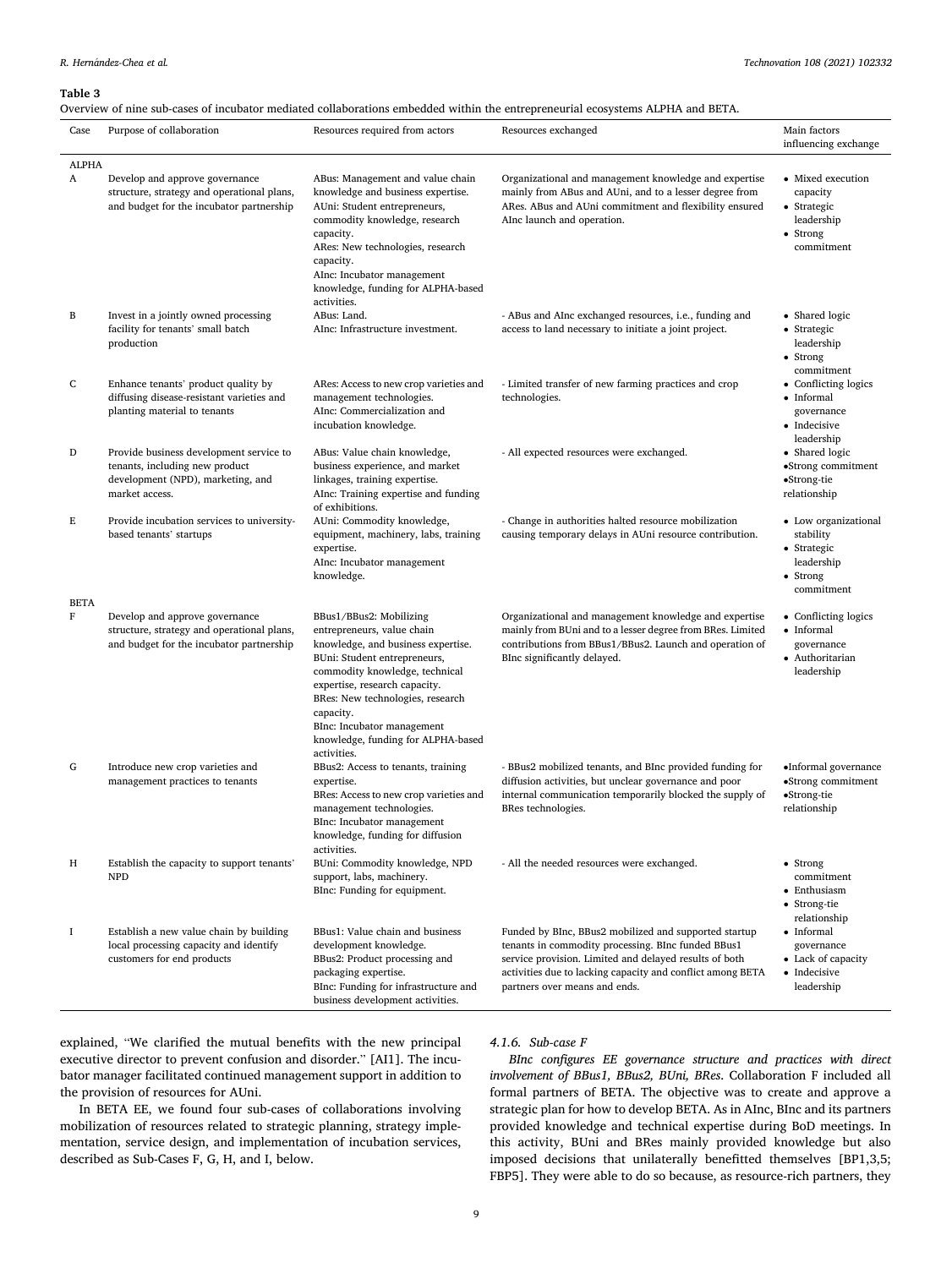could contribute significantly more resources to support EE activities than could BBus1 and BBus2. The BUni and BRes representatives seemed uncommitted to the joint planning process and seldom attended meetings. The logics on which the actors based their actions were fundamentally in conflict. BUni and BRes believed that BInc should act as a public organization providing free services to society [BP1,7], following formal rules and procedures aligned with public organizational practices [BP3]. BBus1 and BBus2, on the other hand, advocated for enterprising behavior, flexible management systems with informal procedures, risktaking, and profit-seeking. The actors were unable to agree on a BoD charter to define governance structures and manage relations among the EE partners, which led to unfruitful discussions, inadequate decisionmaking, and a lack of organizational formalization of the partnership [BP3–6; FBP5–6]. Furthermore, the BoD meetings were characterized by extremes of leadership. On the one hand, the BInc manager displayed indecisive leadership and felt obliged to follow the opinion of the more powerful partners (mainly BUni) rather than insisting on exercising the managerial discretion associated with his position [BP1,4; FBP4–6]. On the other hand, the BoD chairman assumed an authoritarian leadership role rather than a collaborative, consensus-seeking position [BP3; FBP5–6]. As a result of the combination of indecisiveness and authoritarianism, the BBus partners became unmotivated to participate in the collective decision-making process. Although BUni and BRes had a long history of collaboration, none of their members had previously interacted with the members of BBus1 and BBus2.

## *4.1.7. Sub-case G*

*BInc brokers technology transfer between BInc, BBus, BRes, and the ecosystem.* In Sub-Case G, BRes transferred technology, in the form of new seed varieties, to farmer cooperatives in several regions of Kenya. BInc was responsible for coordinating the technology transfer and providing technical training to support the adoption of the technology. Within BRes, a very large organization with geographically decentralized units, few employees knew about the formal collaboration with BInc, and the employees were reluctant to collaborate. This reluctance was amplified by some BRes top managers' uncertainty about the legal status of this type of public-private partnership arrangement. Clarification of the situation took several months due to difficulties in getting the attention of BRes's management. Eventually, the collaboration was successfully negotiated with the right BRes decision-makers, and issues related to IPR management and profit-sharing were clarified. Despite the lack of general agreement on policies and procedures for IPR and profitsharing [BI2; BP7; FBP7] within BETA, technology transfer took place when a bilateral agreement was signed between BRes and BInc, clarifying mutual commitments.

# *4.1.8. Sub-case H*

BInc facilitates service provision with direct involvement of BUni. Collaboration H aimed at providing new product development support to entrepreneurs. BUni committed to providing labs, equipment, and technical support and facilitate prototyping and product development [BI1–3, BP1–2]. BInc provided financial resources for BUni to invest in new lab equipment to enhance the product development service to entrepreneurs. Both partners were interested in supporting entrepreneurs in developing and marketing new and innovative products.

## *4.1.9. Sub-case I*

*BInc facilitates value chain establishment with direct involvement of BBus1, BBus2, BUni, BRes.* Collaboration Sub-Case I involved BInc, BBus1, and BBus2 in developing tenants' business and marketing services for tenants. BBus1 and BBus2 were both resource-poor and therefore dependent on BInc for funding to enable them to perform the incubation services to which they had committed [BI2–3; BP2–3; FBP2,4]. Moreover, BBus1 and BBus2 proved unable to provide relevant business knowledge to support entrepreneurs [BP3–6; FBP4–6]. As expressed by an interviewee: "*I would have gone for a strong business* 

*partner who is not entirely dependent on the funds of BInc to carry out activities. But here, it becomes very difficult because the incubator needs to financially support these business partners who must gain profits*" [BP3]. A significant conflict between one of the business partners and BUni over the geographical localization of a business training facility also negatively impacted the partners' commitment. The conflict between the partners remained unmanaged due to the inability of BInc to assume leadership. Eventually, BInc agreed to provide equipment to BBus1 to enable it to help entrepreneurs with product processing and packaging. BBus2 was provided with financial resources to develop and conduct business development workshops for tenants. However, the results of Collaboration I were unsatisfying for the EE because only a few entrepreneurs obtained the programmed support and mostly without concrete results in terms of progress in product commercialization.

The nine sub-cases (A-I) of collaborations described above are results of the intermediation of the incubators of ALPHA and BETA, which played a crucial role in orchestrating processes among the resource providers and shaping the ecosystem dynamics. These processes can be categorized as *configuring* the ecosystem (establishing governance mechanisms, leading strategic planning with EE partners, investing in EE infrastructure), *facilitating* service provision (creating product and business development services with EE partners), or *brokering* knowledge and technology transfer to tenants (connecting resource providers with entrepreneurs). It worth recognizing that intermediaries often take dual or multiple roles in a single collaboration. Successful collaborations were observed in both EEs. However, this occurred more in ALPHA because AInc took a clearer strategic role in conducting the intermediation activities than BInc did. For instance, AInc actively played a leading coordination role in all the identified collaborations by suggesting procedures to follow, resources needed, and outcomes from collaborations (i.e., synergy emerging from partners aligning their efforts). In terms of configuring the EE, AInc promoted a common vision and supported agreement among resource providers by proposing strategic development plans based on needs assessments. Both AInc and BInc facilitated the mobilization of resources from the other actors in their EEs to establish business development services, such as product development and marketing. Both incubators brokered technology transfer from research organizations to entrepreneurs, including by instigating governance mechanisms to regulate IPR.

## *4.2. The impact of interdependencies on collaboration*

To analyze the impact of the interdependencies among the actors involved in the collaborations intermediated by the incubators, we categorized collaborations A to I according to the types of dependency proposed by resource dependency theory. The integrated framework can be found in [Table 4](#page-10-0). We categorized C, F, and I as *one-sided dependencybased*, A, E, and G as *joint dependency-based*, and B, D, and H as *mutual dependency-based relationships*. Next, we describe the three categories.

In the *one-sided dependency-based collaboration* category (C, F, and I in [Table 4\)](#page-10-0), significant differences existed in terms of the partners' resource availability. Some partners were able to provide significant resources, while others were unable to contribute to the functioning of the EE. This established a situation where resource-dependent partners felt marginalized. For example, BBus1 and BBus2 felt unable to influence the strategic planning and operationalization of BETA activities [BI2–3; BP2–3; FBP2,4]. This initiated a vicious cycle where resource-rich and resource-poor partners both adopted opportunistic behaviors and, as a consequence, opted for a confrontational bargaining strategy towards their partners. Due to the structural embeddedness of the partnership within the agribusiness incubation program, the actors had to keep collaborating even though the situation was negatively impacted by unfavorable structural, operational, and relational embeddedness factors. Conflicting logics between public organizations and business partners or business-oriented incubators were not constructively addressed but led to significant and continued disagreement. Limited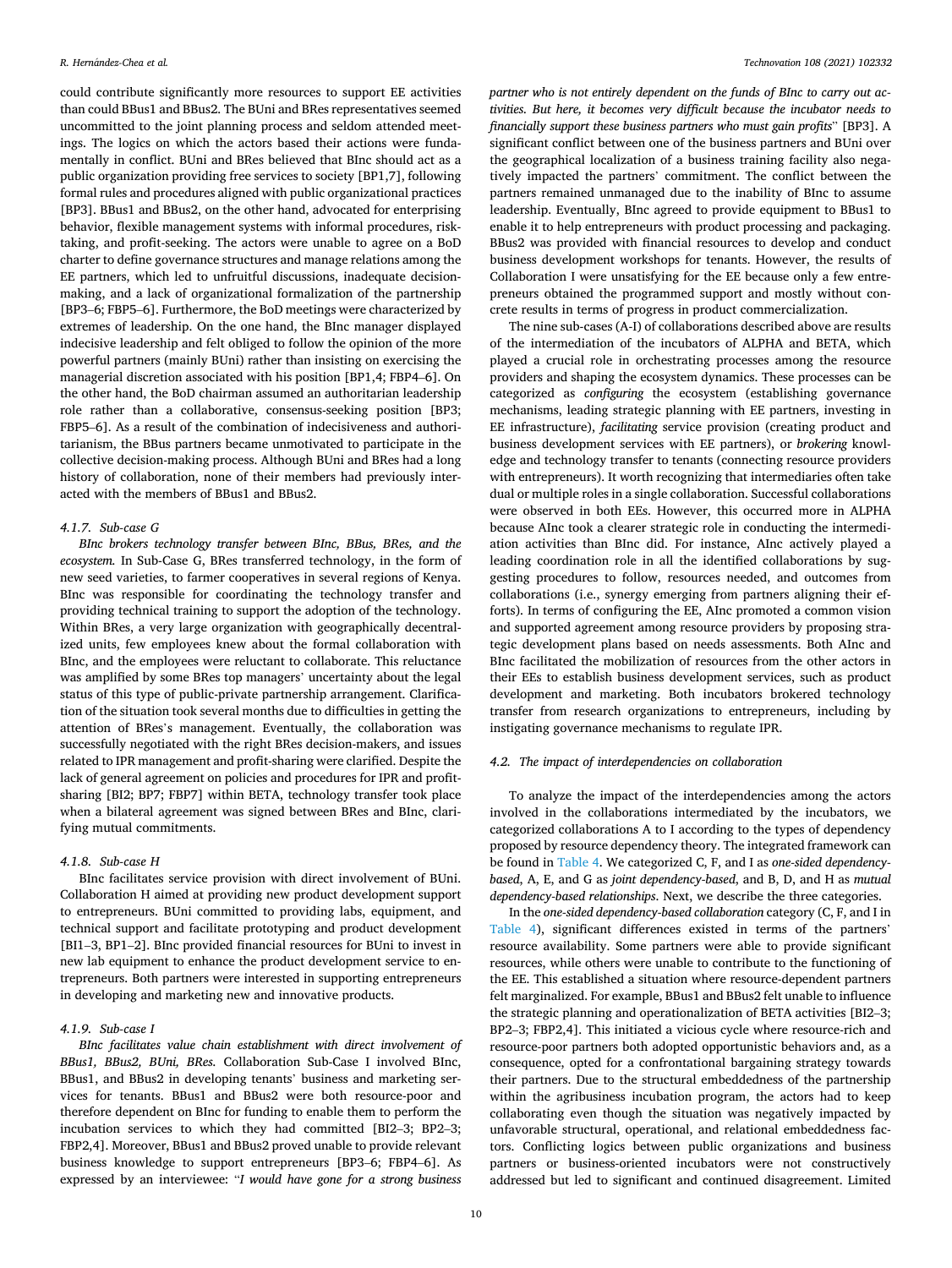<span id="page-10-0"></span>collaborative capability inhibited the formation of formal governance structures (e.g., procedures and IPR agreements). The resulting uncertainty was intensified by extremes of leadership (too authoritarian and too indecisive), which reinforced the lack of partners' commitment to engage in operational execution. Furthermore, the weak-tie relationships among partners inhibited the exchange of resources, resulting in one-sided dependency collaborations [FBI4; FBP2,4,7] in which individual partners pursued their own goals at the expense of the overall development of the EE. The unfavorable embeddedness factors created and reinforced disagreements and unaligned efforts, leading to suboptimal performance compared to the incubators' objectives and incubation plans for supporting entrepreneurs [AI1; BI1–3; BP1–6; FBP4–5].

In the *joint dependency-based collaborations* category (A, E, and G in Table 4), some partners were resource-rich and others were less so, but all partners provided various resources and undertook different but relevant tasks. The partners obtained clear benefits by having a more balanced exchange of resources, thus fulfilling mutual expectations. This category was characterized by cooperative behavior and willingness to achieve common goals in relation to the development of support for entrepreneurs. The partners were interested in supporting the same target groups (university students, entrepreneurs, and small-scale farmers), which motivated them to contribute to developing EE functions [AI3]. On the other hand, the joint dependency category also displayed aspects of structural and operational embeddedness that unfavorably influenced the nature of the collaborations, for example, temporary delays in the execution of incubation support. In the category of structural embeddedness, organizational changes in partner organizations and informal governance in incubators negatively influenced collaborations [AI1, BP7]. In terms of operational embeddedness, lack of understanding and knowledge about the incubation concept created misunderstandings and negatively impacted the partners'

implementation capacity [AI6; AP3,9; BP7; FBP7; ABP1]. On the other hand, favorable operational and relational embeddedness, primarily strategic leadership and strong commitment, as well as relationships based on strong ties among partners, mediated collaborative relations by creating common ground among partners and clarifying the nature of mutual benefits [AI1; FAP1,8].

The *mutual dependency-based collaborations* category (B, D, and H in Table 4) is characterized by collaborations aimed at achieving the EE partners' overall goals of collectively supporting entrepreneurs and sustaining the incubator. All partners provided the critical and relatively equivalent amount of resources [AI1]. The partners' experience of mutual benefits facilitated a balanced exchange of resources and power, i.e., equal influence over each other. The environment of the third group included supportive structural, operational, and relational embeddedness. The supportive structural embeddedness was characterized by clear governance structures regarding procedures for collaborations and coordination, and clear agreements on investment policies and resources exchanged, as expressed by the incubator manager in AInc: "*Agreements cover our objectives and manage the relationships between the partners*" [AI1]. Supportive operational embeddedness included strong commitment and enthusiasm among the partners for participating and supporting resource mobilizations. The supportive relational embeddedness included strong-tie relationships with ongoing interactions and a sense of mutual understanding among the partners. Strong ties among partners had been established through previous collaborations that facilitated agreements, such as to co-invest in processing equipment for income-generating service provision. These supportive factors enhanced mutual understandings and reinforced synergies that stimulated interactions and facilitated the mobilization of necessary resources for EE development.

#### **Table 4**

|  |  | An integrated framework incorporating resource dependence and embeddedness factors in explaining collaboration patterns in EEs. |
|--|--|---------------------------------------------------------------------------------------------------------------------------------|
|  |  |                                                                                                                                 |

|                                                          | Resource dependency relationship       |                                                           |                                                 |                                                           |                                      |                                            |                                              |                                      |                                             |
|----------------------------------------------------------|----------------------------------------|-----------------------------------------------------------|-------------------------------------------------|-----------------------------------------------------------|--------------------------------------|--------------------------------------------|----------------------------------------------|--------------------------------------|---------------------------------------------|
|                                                          | One-sided (opportunistic)              |                                                           |                                                 | Joint (cooperative)                                       |                                      |                                            | Mutual (collaborative)                       |                                      |                                             |
| Entrepreneurial<br>ecosystem                             | <b>ALPHA</b>                           | <b>BETA</b>                                               | <b>BETA</b>                                     | <b>ALPHA</b>                                              | <b>ALPHA</b>                         | <b>BETA</b>                                | <b>ALPHA</b>                                 | <b>ALPHA</b>                         | <b>BETA</b>                                 |
| Collaboration<br>case                                    | $\mathsf{C}$                           | F                                                         | I                                               | A                                                         | $\mathbf E$                          | G                                          | $\, {\bf B}$                                 | D                                    | H                                           |
| Intervention<br>stage                                    | Technology<br>transfer                 | Governance                                                | Value chain<br>building                         | Governance                                                | Service<br>provision                 | Technology<br>transfer                     | Joint<br>investment                          | Service<br>provision                 | NPD service                                 |
| EE actor types<br>involved <sup>1</sup>                  | Inc, Res                               | Inc, Bus, Uni,<br>Res                                     | Inc, Bus, Uni,<br>Res                           | Inc, Bus, Uni,<br>Res                                     | Inc, Bus                             | Inc, Bus, Res                              | Inc, Bus                                     | Inc, Bus                             | Inc, Uni                                    |
| Intermediary<br>role of<br>incubators                    | <b>Brokering</b><br>resource<br>access | Configuring<br>EE governance<br>structure and<br>practice | <b>Facilitating</b><br>resource<br>availability | Configuring<br>EE governance<br>structure and<br>practice | Facilitating<br>service<br>provision | <b>Brokering</b><br>access to<br>resources | Configuring<br>EE physical<br>infrastructure | Facilitating<br>service<br>provision | <b>Facilitating</b><br>service<br>provision |
| Embeddedness factors influencing resource exchange       |                                        |                                                           |                                                 |                                                           |                                      |                                            |                                              |                                      |                                             |
| Structural embeddedness<br>Institutional<br>logics       | Conflicting                            | Conflicting                                               | Conflicting                                     | Overlapping                                               | Overlapping                          | Overlapping                                | Shared                                       | Shared                               | Shared                                      |
| Type of<br>governance                                    | Informal                               | Informal                                                  | Informal                                        | Informal                                                  | Formal                               | Informal                                   | Formal                                       | Formal                               | Formal                                      |
| Organizational<br>stability                              | Low                                    | Low                                                       | Low                                             | High                                                      | Low                                  | Low                                        | High                                         | High                                 | High                                        |
| Operational embeddedness                                 |                                        |                                                           |                                                 |                                                           |                                      |                                            |                                              |                                      |                                             |
| Execution<br>capacity                                    | Weak                                   | Weak                                                      | Weak                                            | Mixed                                                     | Mixed                                | Weak                                       | Strong                                       | Strong                               | Strong                                      |
| Leadership style                                         | Extreme<br>(indecisive)                | Extreme<br>(authoritarian/<br>indecisive)                 | Extreme<br>(indecisive)                         | Strategic,<br>visionary                                   | Strategic                            | Visionary                                  | Strategic,<br>visionary                      | Strategic                            | Visionary                                   |
| Level of<br>commitment                                   | Low                                    | Low                                                       | Low                                             | Strong                                                    | Strong                               | Strong                                     | Strong                                       | Strong                               | Strong                                      |
| <b>Relational embeddedness</b><br>Type of social<br>ties | Weak                                   | Weak                                                      | Weak                                            | Mixed                                                     | Mixed                                | Strong                                     | Strong                                       | Strong                               | Strong                                      |

Note: 1 Inc: incubator organization; Res: research or technology institute partner; Bus: business partner; Uni: university partner.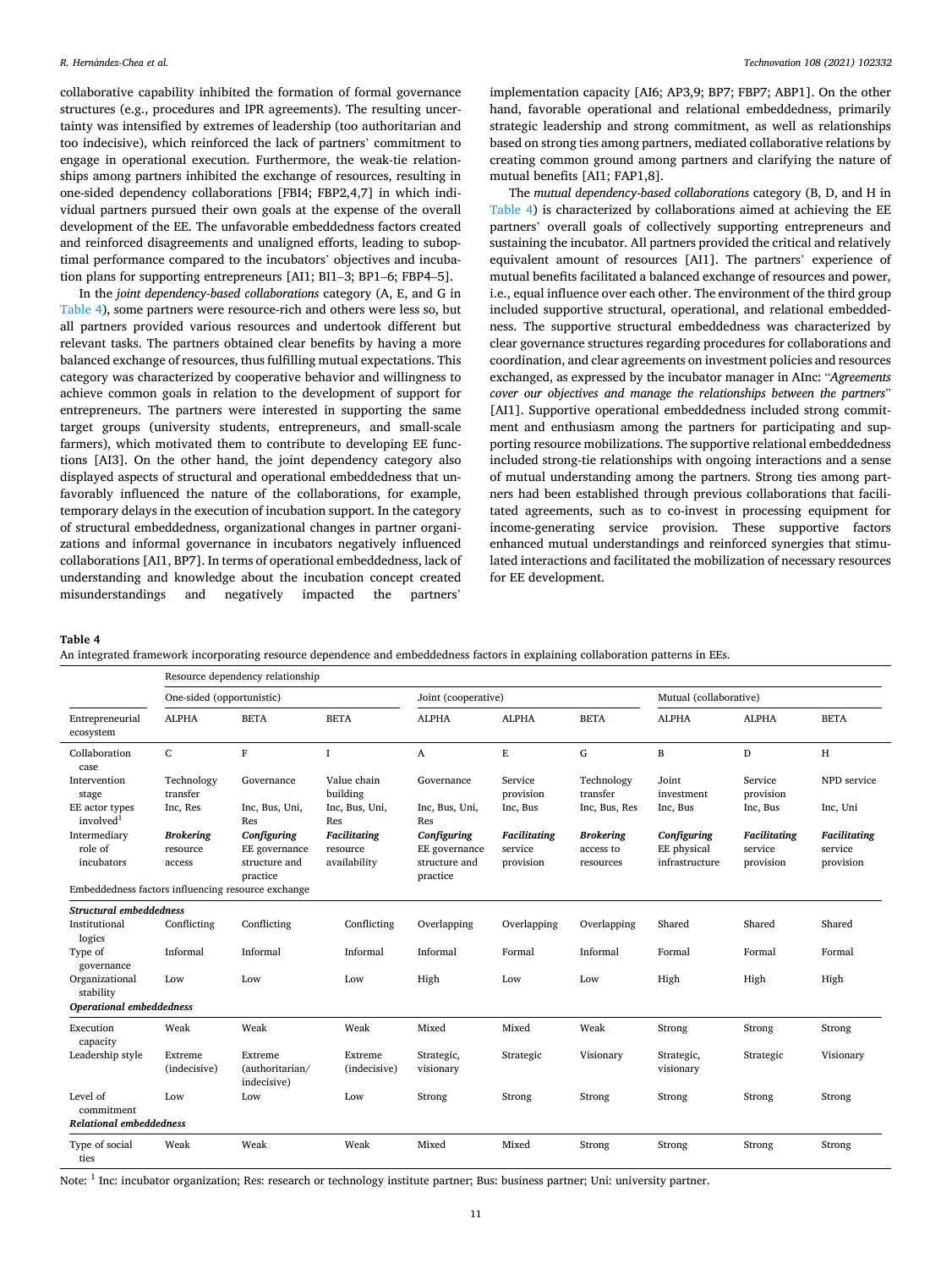#### **5. Discussion**

In this study, we have investigated incubators' role as open system intermediaries in the formation and early development of EEs designed to foster development in a specific sector in a geographically bounded area. We have scrutinized how dependency relations between actors, combined with their social relations, impact the patterns of collaboration that emerge as a result of incubators intermediating these relations for EE development.

Our findings show that incubators not only intermediate among entrepreneurs and between tenants and resource providers, as a way of supporting startup formation and growth, but also configure the EE structures, facilitate other actors' service provisions, and broker resource exchange at the ecosystem level to establish and develop the EE itself. We have shown how EE-level intermediation depends on the actors' resource dependencies and may result in three types of collaborative patterns: one-sided, joint, and mutual dependency. These findings contribute to a better understanding of the processes involved in the creation and development of EEs.

In this context, incubators are not only seen as open system intermediaries mediating services by bridging organizations, but also they actively engage in negotiating, facilitating, configuring, and resource brokering in EEs ([Stewart and Hyysalo, 2008](#page-13-0)). Indeed, our study suggest that that due to their active engagement and negotiation with different actors in establishing the ecosystems, incubators in a developing countries context could be considered what [Kivimaa et al. \(2019\)](#page-13-0) refer to as "niche or grassroots intermediaries". Our context – the creation of entrepreneurial ecosystems in an emerging or underdeveloped market with weak or non-existent entrepreneurial infrastructure – features activities that move toward developing niches in society in which entrepreneurs can thrive.

We contribute to the emerging literature on EE dynamics by conceptualizing incubators' role as a driving force in the configuration and development of EEs. Our cases are deliberate policy-driven attempts to create EEs grounded in cross-sectoral partnerships. This context highlights a heretofore little-recognized role of the incubator sub-system as the designer of the EE's structure and functionality through interacting with the spectrum of EE actors. Most of the empirical research on EEs investigates EE formation and function with the presumption of the pillars of human capital, investment, and support organizations (e.g., [Isenberg, 2011](#page-13-0)). Our study, however, draws attention to the crucial influence of resources and resource dependencies among actors in the formation and function of EEs. We agree with [Roundy and Bayer \(2019\)](#page-13-0)  that it is risky to assume that insights from EEs in high-income countries are pertinent to EEs in emerging economies.

It is worth emphasizing that our study represents an "artificial" system [\(Colombo et al., 2019\)](#page-13-0) in which the incubator acts as a "feeder of an ecosystem" ([Stam 2015\)](#page-13-0). Our results partially answer the call by [Colombo et al. \(2019\)](#page-13-0) to develop new frameworks to comprehend entrepreneurial ecosystems' governance processes, mechanisms, relationships, and practices. However, we question whether the oversimplification complex phenomena like the formation and function of EEs by offering an integrated framework is the right approach to better understand dynamics and processes. Although EE is not an industry-specific concept, industry variation obviously occurs. Yet, despite the impacts of digitalization and globalization, we argue along with [Cavallo et al. \(2019\)](#page-13-0) that EE researchers and policymakers should pay attention to the local cultural-cognitive context of specific EE interventions.

In addition, our cases show that policy-driven interventions for EE creation can be feasible but challenging. An overall consideration is setting up features that enable an optimal system structure considering the specific context, i.e., the development level of the target sector or industry, the business climate of the city or region, etc. Different settings may require a more or less open system to succeed, i.e., more planned setups that foster fruitful collaboration among predefined key actors

versus more open setups that enable EE creators to form relaxed partnerships based on the actual trajectory of the EE's development, thus providing the flexibility to avoid getting stuck in unproductive relationships. We observe that EE can be furthered through two overall intervention strategies, one connected to strategy and planning, the other being bricolage and emergent, both of which may entail benefits and disadvantages depending on the concrete cultural, social, and political context.

Finally, we enrich the literature on how critical EE sub-systems help explain the main system. In contrast to [Loots et al. \(2020\)](#page-13-0), we find that resource constraints in EEs can only be compensated for by social relations if social ties are strong, if the level of commitment is high, and if strategic leadership is present. We find that the mediating factors are rooted in embeddedness, which affects the reciprocity and exchange among partners [\(Granovetter, 1985\)](#page-13-0). Therefore, these mediating factors occur in the structural, operational, and relational embeddedness dimensions and not solely in the relational dimension.

## **6. Conclusions**

Our study addresses two research questions in the literature of entrepreneurial ecosystems. The first question addresses the intermediary role that incubators play in entrepreneurial ecosystem formation and function. The second investigates the mediating factors related to intermediation and resource dependencies that shape collaboration patterns in EEs. Based on an integrated framework introduced in [Table 4](#page-10-0), in [Fig. 3](#page-12-0) we propose a conceptual model illustrating three fundamental collaboration patterns shaped by resource dependency relationships and moderated by structural, operational, and social embeddedness factors. The aim of the proposed framework is not to oversimplify a complex and context-dependent phenomenon, but to unpack and characterize collaboration patterns in entrepreneurial ecosystems orchestrated by intermediaries' interventions and influenced by structural, operational, and social embeddedness factors. As can be seen in [Fig. 3](#page-12-0), structural embeddedness, in the form of institutional logics, changes from "conflicting" to "overlapping" to "shared" as the patterns of collaboration change from one-sided to joint to mutual resource dependency. We argue that in combination with conflicting logics, three fundamental embeddedness factors increase the likelihood that a collaboration will result in a pattern of opportunistic relations: indecisive leadership, lack of commitment among participants, and weak social ties. In combination with overlapping logics, and an increase in commitment, the presence of mixed and strong ties and strategic leadership seems to be a necessary condition for fostering cooperative patterns among partners. Finally, when shared institutional logics are supported by formal governance structure, organizational stability, and execution capacity, the EE partners engage in mutual collaborative patterns based on optimal resource exchange.

EEs inevitably include unequal relationships, and a fundamental task for systems intermediaries is to navigate power imbalances. Our findings show that unequal relationships are not per se problematic. They can be constructive if they are grounded in a common understanding of purpose, aligned objectives, and effective and visionary leadership. Strong ties also played an important role in the two cases. In our case, strong ties had a positive effect on collaboration and EE establishment but may have had a limiting effect on the overall quality of value creation within the EEs. Thus, EE planners may initially want to rely on partnerships based on strong ties to establish fundamental EE infrastructure while ensuring that the EE can seize weaker ties as it becomes more institutionalized, i.e., by designing a flexible governance model that allows the intermediating incubator to move from an initial, "artificial" (designed) mechanism to a more "natural" (emergent) structure in later stages ([Colombo et al., 2019\)](#page-13-0).

Our analysis also suggests that incubators play a critical role in shaping collaboration in ecosystems through their different roles of brokering, facilitating, and configuring to mobilize resources from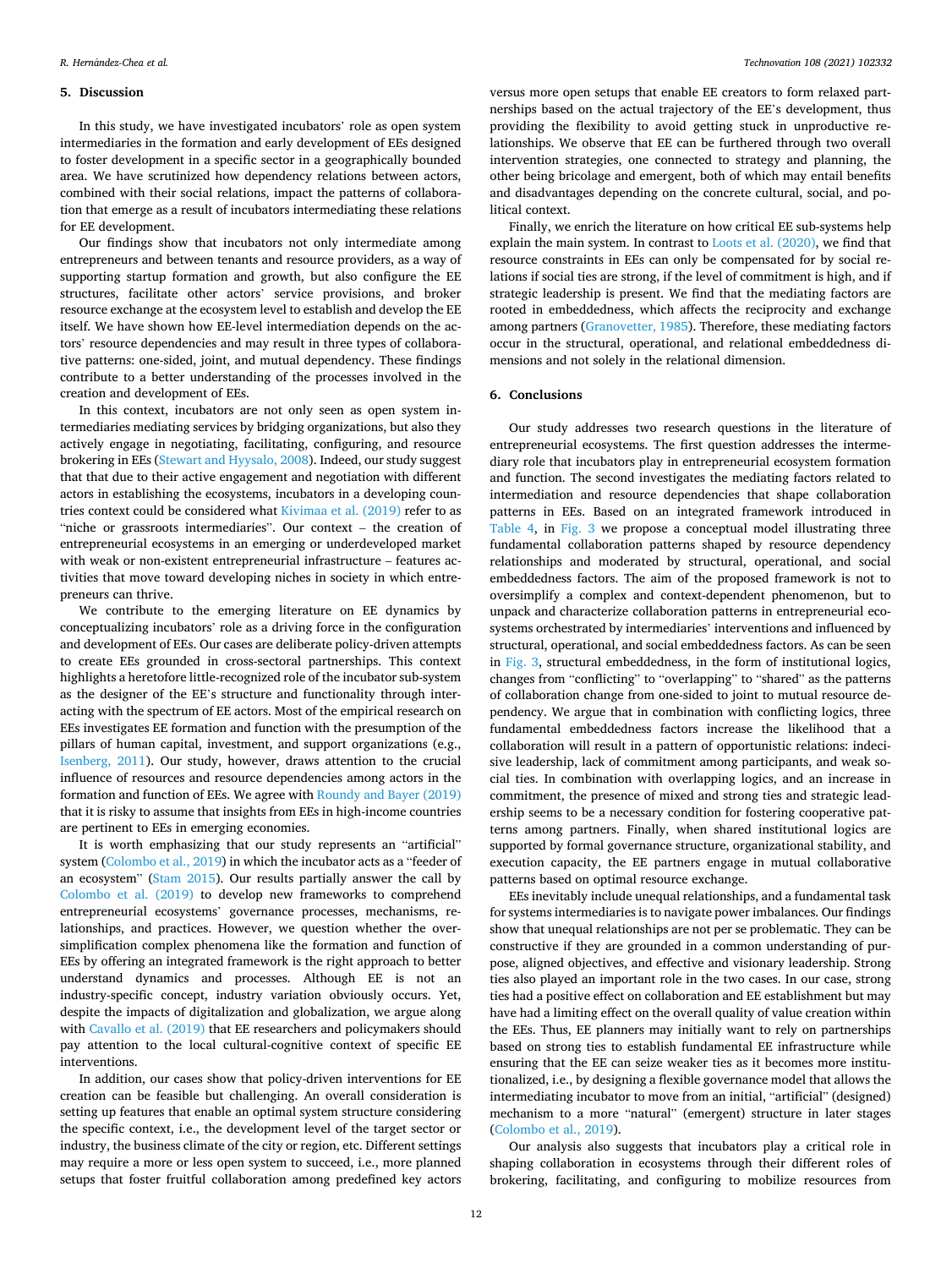<span id="page-12-0"></span>

**Fig. 3.** Collaboration patterns embedded in entrepreneurial ecosystems and influenced by embeddedness factors.

partner organizations to entrepreneurs. Moreover, these intermediation activities are similar to the "arbitrator" role of intermediary organization, as described by [Johnson \(2008\)](#page-13-0), in which intermediaries not only provide resources but also support actors with mechanisms and interventions for them to succeed in their collaboration. Thus, the critical function of intermediaries in adopting strategic actions is leading ecosystems to enable resource mobilizations. Thus, through the adoption of strategic interventions and intermediation activities, intermediaries contribute greatly to forming and developing entrepreneurial ecosystems.

We contribute to the literature of entrepreneurial ecosystem research in theory and practice. In theory, we do so by conceptualizing the functionality of entrepreneurial ecosystems in which different resource mobilization scenarios occur through intermediation activities led by intermediaries (i.e., incubators). Our study further identified contextual mediating factors that emerge concerning intermediation and resource dependencies, which influence collaborations in EEs. We distinguished the mediating factors rooted in embeddedness that affect reciprocity and exchange among partners [\(Granovetter, 1985](#page-13-0)). These mediating factors, therefore, occur in the structural, operational, and relational embeddedness dimensions. The mediating effect of such factors influences actors' interactions and behaviors, which consequently become different collaboration patterns. The resource dependency-embeddedness nexus helps explain the dynamic phenomenon and, as suggested by [Wurth et al. \(2021\),](#page-13-0) helps get one step closer to a holistic and realistic understanding of entrepreneurial ecosystems, rather than developing micro-theories. We identified three collaboration patterns within two ecosystems that are characterized by the resource dependency-embeddedness nexus [\(Casciaro and Piskorski, 2005; Pfeffer and](#page-13-0) [Salancik, 2003](#page-13-0)).

In practice, practitioners and managers need to consider the patterns and characteristics of the different collaboration types, i.e., mutual, joint, and one-sided dependency, and work toward achieving the first two to enable resource mobilization and exchange. Moreover, the mediating factors related to intermediation and dependencies are useful from a strategic perspective to avoid misunderstandings about the nature of collaborations and about the roles that partners should play in them. A major take-away is distinguishing between collaboration and cooperation in ecosystems. Collaboration is a coordinated, synchronous activity resulting from a continued attempt to construct and maintain a shared conception of a problem. Cooperation is accomplished by the division of labor among participants, where each party is responsible for solving a portion of the problem.

Our study has some limitations that can be further addressed in

future research. First, our study only covers two years in relatively new entrepreneurial ecosystems with around five years of collaborations among actors. Thus, future research should involve longer longitudinal data collection with more mature entrepreneurial ecosystems, older than five years, to compare and examine how intermediation and mediating factors evolve and impact the dependency-embeddedness nexus. Second, embracing contextual factors was crucial for this research to offer a holistic understanding of each entrepreneurial ecosystem; therefore, our findings are not necessarily generalizable to other contexts. Third, the role of intermediary organizations is becoming evident in entrepreneurial ecosystem research, but we focused on only one type, and more research can explore other types of intermediary organizations such as ecosystem support organizations to compare how they strategically influence resource mobilizations. Lastly, future researchers can also replicate our study in other regional settings to compare conditions and factors affecting collaborations and, subsequently, the functionality of the entrepreneurial ecosystem.

# **Acknowledgement**

The authors would like to thank Ekaterina Albats and Ann-Kristin Zobel and anonymous reviewers for their invaluable and helpful comments. The generosity and expertise of one and all have improved this research. This work has been conducted as part of a Ph.D. thesis project supported by the Agricultural Transformation by Innovation (AGTRAIN) Erasmus Mundus Joint Doctorate Program, funded by the EACEA (Education, Audiovisual and Culture Executive Agency) of the European Commission. The authors would like to thank all respondents of two ecosystems in Nairobi and Kampala who were most generous with their time and availability.

## **References**

- [Acs, Z.J., Stam, E., Audretsch, D.B., O](http://refhub.elsevier.com/S0166-4972(21)00113-9/sref1)'Connor, A., 2017. The lineages of the [entrepreneurial ecosystem approach. Small Bus. Econ. 49 \(1\), 1](http://refhub.elsevier.com/S0166-4972(21)00113-9/sref1)–10.
- [Armanios, D.E., Eesley, C.E., Li, J., Eisenhardt, K.M., 2017. How entrepreneurs leverage](http://refhub.elsevier.com/S0166-4972(21)00113-9/sref2)  [institutional intermediaries in emerging economies to acquire public resources.](http://refhub.elsevier.com/S0166-4972(21)00113-9/sref2) [Strat. Manag. J. 38 \(7\), 1373](http://refhub.elsevier.com/S0166-4972(21)00113-9/sref2)–1390.
- [Arnaldi, S., Neresini, F., 2019. The role of intermediary organizations in the](http://refhub.elsevier.com/S0166-4972(21)00113-9/sref3)
- [mainstreaming of Responsible Research and Innovation in the Italian industrial](http://refhub.elsevier.com/S0166-4972(21)00113-9/sref3)  [sector. J. Respons. Innov. 6 \(3\), 361](http://refhub.elsevier.com/S0166-4972(21)00113-9/sref3)–367.
- [Asheim, B.T., Smith, H.L., Oughton, C., 2011. Regional innovation systems: theory,](http://refhub.elsevier.com/S0166-4972(21)00113-9/sref4) [empirics and policy. Reg. Stud. 45 \(7\), 875](http://refhub.elsevier.com/S0166-4972(21)00113-9/sref4)–891.
- [Baker, T., Nelson, R.E., 2005. Creating something from nothing: resource construction](http://refhub.elsevier.com/S0166-4972(21)00113-9/sref5)  [through entrepreneurial bricolage. Adm. Sci. Q. 50 \(3\), 329](http://refhub.elsevier.com/S0166-4972(21)00113-9/sref5)–366.

[Barney, J.B., 1996. The resource-based theory of the firm. Organ. Sci. 7 \(5\), 469](http://refhub.elsevier.com/S0166-4972(21)00113-9/sref6)–469.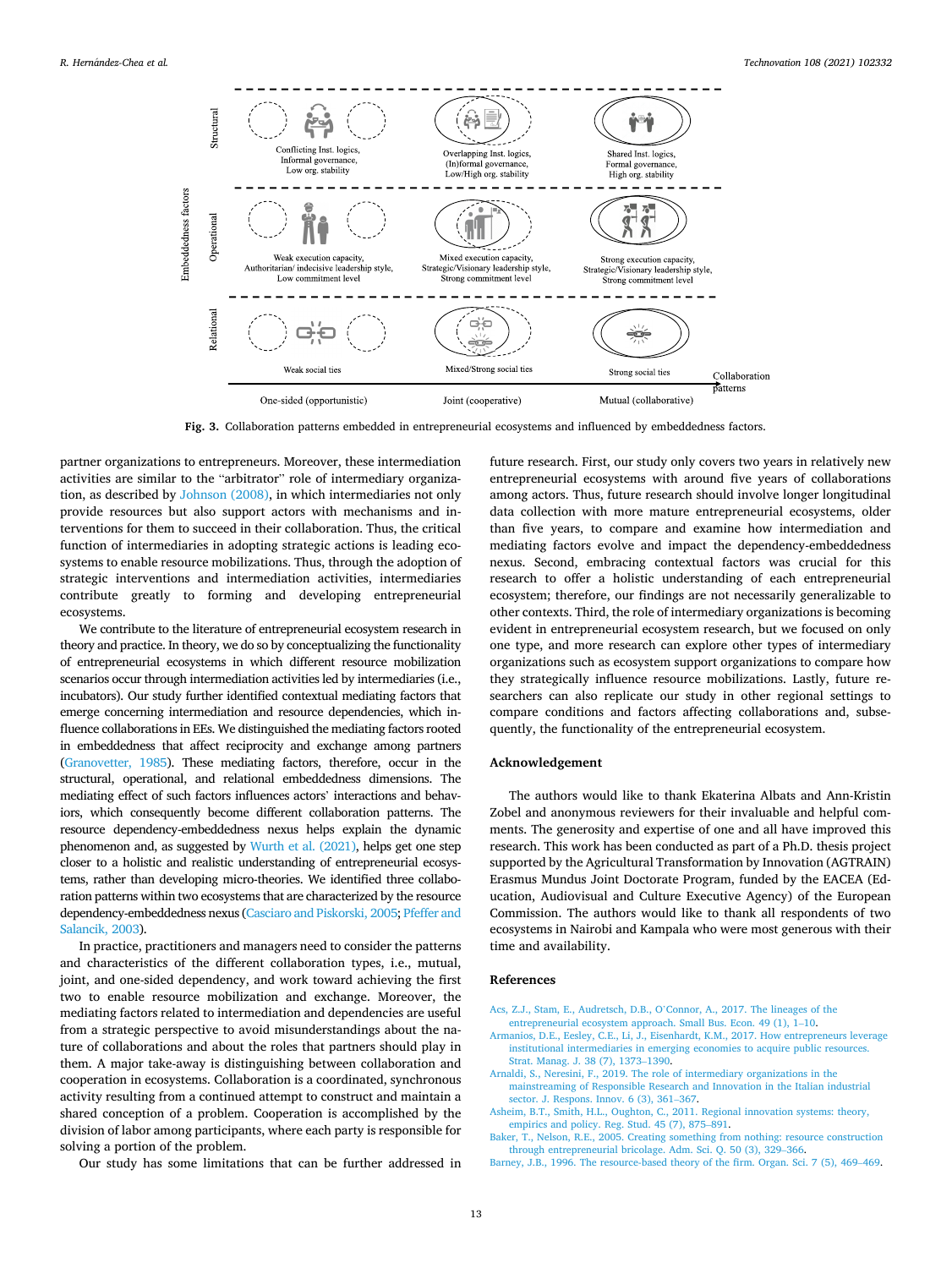- <span id="page-13-0"></span>[Bergek, A., Norrman, C., 2008. Incubator best practice: a framework. Technovation 28](http://refhub.elsevier.com/S0166-4972(21)00113-9/sref7)  $(1-2)$ ,  $20-28$ .
- [Brown, R., Mason, C., 2017. Looking inside the spiky bits: a critical review and](http://refhub.elsevier.com/S0166-4972(21)00113-9/sref8)

[conceptualisation of entrepreneurial ecosystems. Small Bus. Econ. 49 \(1\), 11](http://refhub.elsevier.com/S0166-4972(21)00113-9/sref8)–30. [Bruneel, J., Ratinho, T., Clarysse, B., Groen, A., 2012. The evolution of business](http://refhub.elsevier.com/S0166-4972(21)00113-9/sref9)

- [incubators: comparing demand and supply of business incubation services across](http://refhub.elsevier.com/S0166-4972(21)00113-9/sref9) [different incubator generations. Technovation 32 \(2\), 110](http://refhub.elsevier.com/S0166-4972(21)00113-9/sref9)–121.
- [Cao, Z., Shi, X., 2020. A systematic literature review of entrepreneurial ecosystems in](http://refhub.elsevier.com/S0166-4972(21)00113-9/sref10) [advanced and emerging economies. Small Bus. Econ. 1](http://refhub.elsevier.com/S0166-4972(21)00113-9/sref10)–36.
- [Casciaro, T., Piskorski, M.J., 2005. Power imbalance, mutual dependence, and constraint](http://refhub.elsevier.com/S0166-4972(21)00113-9/sref11)  [absorption: a closer look at resource dependence theory. Adm. Sci. Q. 50 \(2\),](http://refhub.elsevier.com/S0166-4972(21)00113-9/sref11)  167–[199](http://refhub.elsevier.com/S0166-4972(21)00113-9/sref11).
- [Cavallo, A., Ghezzi, A., Balocco, R., 2019. Entrepreneurial ecosystem research: present](http://refhub.elsevier.com/S0166-4972(21)00113-9/sref12)  [debates and future directions. Int. Enterpren. Manag. J. 15 \(4\), 1291](http://refhub.elsevier.com/S0166-4972(21)00113-9/sref12)–1321.
- [Checkland, P., 1994. Systems theory and management thinking. Am. Behav. Sci. 38 \(1\),](http://refhub.elsevier.com/S0166-4972(21)00113-9/sref13)  75–[91](http://refhub.elsevier.com/S0166-4972(21)00113-9/sref13).
- [Churchman, C.W., 1979. The Systems Approach and its Enemies. Dell. New York, NY](http://refhub.elsevier.com/S0166-4972(21)00113-9/sref14).

[Clayton, P., Feldman, M., Lowe, N., 2018. Behind the scenes: intermediary organizations](http://refhub.elsevier.com/S0166-4972(21)00113-9/sref15)  [that facilitate science commercialization through entrepreneurship. Acad. Manag.](http://refhub.elsevier.com/S0166-4972(21)00113-9/sref15) [Perspect. 32 \(1\), 104](http://refhub.elsevier.com/S0166-4972(21)00113-9/sref15)–124.

- [Cohen, B., 2006. Sustainable valley entrepreneurial ecosystems. Bus. Strat. Environ. 15](http://refhub.elsevier.com/S0166-4972(21)00113-9/sref16)  $(1), 1–14.$  $(1), 1–14.$
- [Colombo, M.G., Dagnino, G.B., Lehmann, E.E., Salmador, M., 2019. The governance of](http://refhub.elsevier.com/S0166-4972(21)00113-9/sref17) [entrepreneurial ecosystems. Small Bus. Econ. 52 \(2\), 419](http://refhub.elsevier.com/S0166-4972(21)00113-9/sref17)–428.
- [Content, J., Bosma, N., Jordaan, J., Sanders, M., 2020. Entrepreneurial ecosystems,](http://refhub.elsevier.com/S0166-4972(21)00113-9/sref18) [entrepreneurial activity and economic growth: new evidence from European regions.](http://refhub.elsevier.com/S0166-4972(21)00113-9/sref18)  [Reg. Stud. 54 \(8\), 1007](http://refhub.elsevier.com/S0166-4972(21)00113-9/sref18)–1019.
- [Dionisio, E.A., Júnior, E.I., Fischer, B.B., 2021. Country-level efficiency and the index of](http://refhub.elsevier.com/S0166-4972(21)00113-9/sref19)  [dynamic entrepreneurship: contributions from an efficiency approach. Technol.](http://refhub.elsevier.com/S0166-4972(21)00113-9/sref19) [Forecast. Soc. Change 162, 120406.](http://refhub.elsevier.com/S0166-4972(21)00113-9/sref19)
- [Dutt, N., Hawn, O., Vidal, E., Chatterji, A., McGahan, A., Mitchell, W., 2016. How open](http://refhub.elsevier.com/S0166-4972(21)00113-9/sref21)  [system intermediaries address institutional failures: the case of business incubators](http://refhub.elsevier.com/S0166-4972(21)00113-9/sref21) [in emerging-market countries. Acad. Manag. J. 59 \(3\), 818](http://refhub.elsevier.com/S0166-4972(21)00113-9/sref21)–840.
- [Feld, B., 2012. Startup Communities: Building an Entrepreneurial Ecosystem in Your](http://refhub.elsevier.com/S0166-4972(21)00113-9/sref22) [City. John Wiley](http://refhub.elsevier.com/S0166-4972(21)00113-9/sref22) & Sons.
- [Feldman, M., Siegel, D.S., Wright, M., 2019. New developments in innovation and](http://refhub.elsevier.com/S0166-4972(21)00113-9/sref23)  [entrepreneurial ecosystems. Ind. Corp. Change 28 \(4\), 817](http://refhub.elsevier.com/S0166-4972(21)00113-9/sref23)–826.

[Frooman, J., 1999. Stakeholder influence strategies. Acad. Manag. Rev. 24 \(2\), 191](http://refhub.elsevier.com/S0166-4972(21)00113-9/sref24)–205.

- Galvão, A.R., Marques, C.S., Ferreira, J.J., Braga, V., 2020. Stakeholders' role in [entrepreneurship education and training programmes with impacts on regional](http://refhub.elsevier.com/S0166-4972(21)00113-9/sref25) [development. J. Rural Stud. 74, 169](http://refhub.elsevier.com/S0166-4972(21)00113-9/sref25)–179.
- [Garcia-Pont, C., Canales, J.I., Noboa, F., 2009. Subsidiary strategy: the embeddedness](http://refhub.elsevier.com/S0166-4972(21)00113-9/sref26)  [component. J. Manag. Stud. 46 \(2\), 182](http://refhub.elsevier.com/S0166-4972(21)00113-9/sref26)–214.

[Garnsey, E., 1998. A theory of the growth of the firm. Ind. Corp. Change 7 \(3\), 523](http://refhub.elsevier.com/S0166-4972(21)00113-9/sref27)–556.

[Goswami, K., Mitchell, J.R., Bhagavatula, S., 2018. Accelerator expertise: understanding](http://refhub.elsevier.com/S0166-4972(21)00113-9/sref28)  [the intermediary role of accelerators in the development of the Bangalore](http://refhub.elsevier.com/S0166-4972(21)00113-9/sref28) [entrepreneurial ecosystem. Strat. Entrepr. J. 12 \(1\), 117](http://refhub.elsevier.com/S0166-4972(21)00113-9/sref28)–150.

[Granovetter, M., 1985. Economic action and social structure: the problem of](http://refhub.elsevier.com/S0166-4972(21)00113-9/sref29) [embeddedness. Am. J. Sociol. 91 \(3\), 481](http://refhub.elsevier.com/S0166-4972(21)00113-9/sref29)–510.

- [Granstrand, O., Holgersson, M., 2020. Innovation ecosystems: a conceptual review and a](http://refhub.elsevier.com/S0166-4972(21)00113-9/sref30)  [new definition. Technovation 90, 102098](http://refhub.elsevier.com/S0166-4972(21)00113-9/sref30).
- Guerrero, M., Liñán, F., Cáceres-Carrasco, F.R., 2020. The influence of ecosystems on the [entrepreneurship process: a comparison across developed and developing](http://refhub.elsevier.com/S0166-4972(21)00113-9/sref31)  [economies. Small Bus. Econ. 1](http://refhub.elsevier.com/S0166-4972(21)00113-9/sref31)–27.
- [Gulati, R., Sytch, M., 2007. Dependence asymmetry and joint dependence in](http://refhub.elsevier.com/S0166-4972(21)00113-9/sref32) [interorganizational relationships: effects of embeddedness on a manufacturer](http://refhub.elsevier.com/S0166-4972(21)00113-9/sref32)'s [performance in procurement relationships. Adm. Sci. Q. 52 \(1\), 32](http://refhub.elsevier.com/S0166-4972(21)00113-9/sref32)–69.
- [Hausberg, J.P., Korreck, S., 2020. Business incubators and accelerators: a co-citation](http://refhub.elsevier.com/S0166-4972(21)00113-9/sref33)  [analysis-based, systematic literature review. J. Technol. Tran. 45 \(1\), 151](http://refhub.elsevier.com/S0166-4972(21)00113-9/sref33)–176.

[Hillman, A.J., Withers, M.C., Collins, B.J., 2009. Resource dependence theory: a review.](http://refhub.elsevier.com/S0166-4972(21)00113-9/sref34)  [J. Manag. 35 \(6\), 1404](http://refhub.elsevier.com/S0166-4972(21)00113-9/sref34)–1427.

- [Hitt, M.A., Keats, B.W., DeMarie, S.M., 1998. Navigating in the new competitive](http://refhub.elsevier.com/S0166-4972(21)00113-9/sref35) [landscape: building strategic flexibility and competitive advantage in the 21st](http://refhub.elsevier.com/S0166-4972(21)00113-9/sref35)  [century. Acad. Manag. Perspect. 12 \(4\), 22](http://refhub.elsevier.com/S0166-4972(21)00113-9/sref35)–42.
- [Howells, J., 2006. Intermediation and the role of intermediaries in innovation. Res. Pol.](http://refhub.elsevier.com/S0166-4972(21)00113-9/sref36)  [35 \(5\), 715](http://refhub.elsevier.com/S0166-4972(21)00113-9/sref36)–728.
- [Inkpen, A.C., Beamish, P.W., 1997. Knowledge, bargaining power, and the instability of](http://refhub.elsevier.com/S0166-4972(21)00113-9/sref37)  [international joint ventures. Acad. Manag. Rev. 22 \(1\), 177](http://refhub.elsevier.com/S0166-4972(21)00113-9/sref37)–202.
- [Isenberg, D., 2011. The Entrepreneurship Ecosystem Strategy as a New Paradigm for](http://refhub.elsevier.com/S0166-4972(21)00113-9/sref38)  [Economy Policy: Principles for Cultivating Entrepreneurship. Babson](http://refhub.elsevier.com/S0166-4972(21)00113-9/sref38) [Entrepreneurship Ecosystem Project, Babson College, Babson Park: MA.](http://refhub.elsevier.com/S0166-4972(21)00113-9/sref38)
- [Johnson, W.H., 2008. Roles, resources and benefits of intermediate organizations](http://refhub.elsevier.com/S0166-4972(21)00113-9/sref39)  supporting triple helix collaborative R&[D: the case of Precarn. Technovation 28 \(8\),](http://refhub.elsevier.com/S0166-4972(21)00113-9/sref39)  495–[505](http://refhub.elsevier.com/S0166-4972(21)00113-9/sref39).
- [Jung, K., Eun, J.H., Lee, S.H., 2017. Exploring competing perspectives on government](http://refhub.elsevier.com/S0166-4972(21)00113-9/sref40)[driven entrepreneurial ecosystems: lessons from Centres for Creative Economy and](http://refhub.elsevier.com/S0166-4972(21)00113-9/sref40)  [Innovation \(CCEI\) of South Korea. Eur. Plann. Stud. 25 \(5\), 827](http://refhub.elsevier.com/S0166-4972(21)00113-9/sref40)–847.
- [Kanda, W., Kuisma, M., Kivimaa, P., Hjelm, O., 2020. Conceptualising the systemic](http://refhub.elsevier.com/S0166-4972(21)00113-9/sref41) [activities of intermediaries in sustainability transitions. Environ. Innov. Soc. Transit.](http://refhub.elsevier.com/S0166-4972(21)00113-9/sref41)  [36.](http://refhub.elsevier.com/S0166-4972(21)00113-9/sref41)
- [Kim, D.Y., 2014. Understanding supplier structural embeddedness: a social network](http://refhub.elsevier.com/S0166-4972(21)00113-9/sref42)  [perspective. J. Oper. Manag. 32 \(5\), 219](http://refhub.elsevier.com/S0166-4972(21)00113-9/sref42)–231.

[Kivimaa, P., Boon, W., Hyysalo, S., Klerkx, L., 2019. Towards a typology of](http://refhub.elsevier.com/S0166-4972(21)00113-9/sref43) [intermediaries in sustainability transitions: a systematic review and a research](http://refhub.elsevier.com/S0166-4972(21)00113-9/sref43) [agenda. Res. Pol. 48 \(4\), 1062](http://refhub.elsevier.com/S0166-4972(21)00113-9/sref43)–1075.

- [Klerkx, L., Leeuwis, C., 2008. Balancing multiple interests: embedding innovation](http://refhub.elsevier.com/S0166-4972(21)00113-9/sref44) [intermediation in the agricultural knowledge infrastructure. Technovation 28 \(6\),](http://refhub.elsevier.com/S0166-4972(21)00113-9/sref44)  364–[378](http://refhub.elsevier.com/S0166-4972(21)00113-9/sref44).
- [Kornai, J., Rothstein, B., Rose-Ackerman, S., 2004. Creating Social Trust in Post-Socialist](http://refhub.elsevier.com/S0166-4972(21)00113-9/sref45)  [Transition. Palgrave Macmillan. Basingstoke, UK](http://refhub.elsevier.com/S0166-4972(21)00113-9/sref45).

[Kvale, S., 1996. InterViews: An Introduction to Qualitative Research Interviewing. Sage.](http://refhub.elsevier.com/S0166-4972(21)00113-9/sref46)

- Loots, E., Neiva, M., Carvalho, L., Lavanga, M., 2020. The entrepreneurial ecosystem of cultural and creative industries in Porto: a sub-ecosystem approach. Growth Change 30 (3). [https://doi.org/10.1111/grow.12434.](https://doi.org/10.1111/grow.12434)
- [Lundvall, B.Å., 2007. National innovation systems](http://refhub.elsevier.com/S0166-4972(21)00113-9/sref48)  analytical concept and development [tool. Ind. Innovat. 14 \(1\), 95](http://refhub.elsevier.com/S0166-4972(21)00113-9/sref48)–119.

[Mack, E., Mayer, H., 2016. The evolutionary dynamics of entrepreneurial ecosystems.](http://refhub.elsevier.com/S0166-4972(21)00113-9/sref49)  [Urban Stud. 53 \(10\), 2118](http://refhub.elsevier.com/S0166-4972(21)00113-9/sref49)–2133.

- [Malecki, E.J., 2011. Connecting local entrepreneurial ecosystems to global innovation](http://refhub.elsevier.com/S0166-4972(21)00113-9/sref50)  [networks: open innovation, double networks and knowledge integration. Int. J.](http://refhub.elsevier.com/S0166-4972(21)00113-9/sref50)  [Enterpren. Innovat. Manag. 14 \(1\), 36](http://refhub.elsevier.com/S0166-4972(21)00113-9/sref50)–59.
- [Mason, C., Brown, R., 2014. Entrepreneurial ecosystems and growth-oriented](http://refhub.elsevier.com/S0166-4972(21)00113-9/sref51) entrepreneurship. *[Final Report to OECD](http://refhub.elsevier.com/S0166-4972(21)00113-9/sref51)*, Paris 30 (1), 77–102.
- [McKenzie, D.J., Paffhausen, A.L., 2017. Small firm death in developing countries. In:](http://refhub.elsevier.com/S0166-4972(21)00113-9/sref53) [Policy Research Working Paper No. 8236. The World Bank, Washington, DC](http://refhub.elsevier.com/S0166-4972(21)00113-9/sref53).
- [Mead, D.C., Liedholm, C., 1998. The dynamics of micro and small enterprises in](http://refhub.elsevier.com/S0166-4972(21)00113-9/sref54) [developing countries. World Dev. 26 \(1\), 61](http://refhub.elsevier.com/S0166-4972(21)00113-9/sref54)–74.
- [Midgley, G. \(Ed.\), 2003. Systems Thinking. Sage, London, Thousand Oaks, CA](http://refhub.elsevier.com/S0166-4972(21)00113-9/sref56).
- [Miles, M.B., Huberman, A.M., 1985. Qualitative Data Analysis. Sage, Newbury Park, CA.](http://refhub.elsevier.com/S0166-4972(21)00113-9/sref57) [Miller, K., McAdam, M., McAdam, R., 2014. The changing university business model: a](http://refhub.elsevier.com/S0166-4972(21)00113-9/sref58)  [stakeholder perspective. R D Manag. 44 \(3\), 265](http://refhub.elsevier.com/S0166-4972(21)00113-9/sref58)–287.
- [Moore, J.F., 1993. Predators and prey: a new ecology of competition. Harv. Bus. Rev. 71](http://refhub.elsevier.com/S0166-4972(21)00113-9/sref59)  [\(3\), 75](http://refhub.elsevier.com/S0166-4972(21)00113-9/sref59)–86.
- [Moran, P., 2005. Structural vs. relational embeddedness: social capital and managerial](http://refhub.elsevier.com/S0166-4972(21)00113-9/sref60) [performance. Strat. Manag. J. 26 \(12\), 1129](http://refhub.elsevier.com/S0166-4972(21)00113-9/sref60)–1151.
- [Parag, Y., Janda, K.B., 2014. More than filler: middle actors and socio-technical change](http://refhub.elsevier.com/S0166-4972(21)00113-9/sref61)  [in the energy system from the](http://refhub.elsevier.com/S0166-4972(21)00113-9/sref61) "middle-out". Energy Res. Soc. Sci. 3, 102–112. [Pfeffer, J., Salancik, G.R., 2003. The External Control of Organizations: A Resource](http://refhub.elsevier.com/S0166-4972(21)00113-9/sref62)

[Dependence Perspective. Harper](http://refhub.elsevier.com/S0166-4972(21)00113-9/sref62) & Row. New York.

- [Polanyi, K., 1957. Trade and Market in the Early Empires: Economies in History and](http://refhub.elsevier.com/S0166-4972(21)00113-9/sref63)  [Theory. Free Press. New York](http://refhub.elsevier.com/S0166-4972(21)00113-9/sref63).
- [Roundy, P.T., Bayer, M.A., 2019. To bridge or buffer? A resource dependence theory of](http://refhub.elsevier.com/S0166-4972(21)00113-9/sref64)  [nascent entrepreneurial ecosystems. J. Entrepren. Emerg. Econ. 11 \(4\), 550](http://refhub.elsevier.com/S0166-4972(21)00113-9/sref64)–575.
- [Roundy, P.T., Brockman, B.K., Bradshaw, M., 2017. The resilience of entrepreneurial](http://refhub.elsevier.com/S0166-4972(21)00113-9/sref65) [ecosystems. J. Bus. Ventur. Insights 8, 99](http://refhub.elsevier.com/S0166-4972(21)00113-9/sref65)–104.
- [Scholz, R.W., Tietje, O., 2002. Embedded Case Study Methods: Integrating Quantitative](http://refhub.elsevier.com/S0166-4972(21)00113-9/sref67)  [and Qualitative Knowledge. Sage.](http://refhub.elsevier.com/S0166-4972(21)00113-9/sref67)
- [Shane, S.A., 2003. A General Theory of Entrepreneurship: The Individual-Opportunity](http://refhub.elsevier.com/S0166-4972(21)00113-9/sref68) [Nexus. Edward Elgar Publishing.](http://refhub.elsevier.com/S0166-4972(21)00113-9/sref68)
- [Spigel, B., 2017. The relational organization of entrepreneurial ecosystems. Enterpren.](http://refhub.elsevier.com/S0166-4972(21)00113-9/sref69) [Theor. Pract. 41 \(1\), 49](http://refhub.elsevier.com/S0166-4972(21)00113-9/sref69)–72.
- [Stam, E., 2015. Entrepreneurial ecosystems and regional policy: a sympathetic critique.](http://refhub.elsevier.com/S0166-4972(21)00113-9/sref70)  [Eur. Plann. Stud. 23 \(9\), 1759](http://refhub.elsevier.com/S0166-4972(21)00113-9/sref70)–1769.
- [Stam, E., van de Ven, A., 2019. Entrepreneurial ecosystem elements. Small Bus. Econ.](http://refhub.elsevier.com/S0166-4972(21)00113-9/sref71)   $1 - 24$ .
- Stam, E., Welter, F., 2020. *[Geographical Contexts of Entrepreneurship: Spaces, Places and](http://refhub.elsevier.com/S0166-4972(21)00113-9/sref72)  Entrepreneurial Agency*[, Working Paper, No. 04/20. Institut für Mittelstandsforschung](http://refhub.elsevier.com/S0166-4972(21)00113-9/sref72)  [\(IfM\) Bonn, Bonn](http://refhub.elsevier.com/S0166-4972(21)00113-9/sref72).
- [Stewart, J., Hyysalo, S., 2008. Intermediaries, users and social learning in technological](http://refhub.elsevier.com/S0166-4972(21)00113-9/sref73)  [innovation. Int. J. Innovat. Manag. 12 \(3\), 295](http://refhub.elsevier.com/S0166-4972(21)00113-9/sref73)–325.
- [Theodoraki, C., Messeghem, K., 2017. Exploring the entrepreneurial ecosystem in the](http://refhub.elsevier.com/S0166-4972(21)00113-9/sref74)  [field of entrepreneurial support: a multi-level approach. Int. J. Enterpren. Small Bus.](http://refhub.elsevier.com/S0166-4972(21)00113-9/sref74)  [31 \(1\), 47](http://refhub.elsevier.com/S0166-4972(21)00113-9/sref74)–66.
- [Theodoraki, C., Messeghem, K., Rice, M.P., 2018. A social capital approach to the](http://refhub.elsevier.com/S0166-4972(21)00113-9/sref75) [development of sustainable entrepreneurial ecosystems: an explorative study. Small](http://refhub.elsevier.com/S0166-4972(21)00113-9/sref75)  [Bus. Econ. 51 \(1\), 153](http://refhub.elsevier.com/S0166-4972(21)00113-9/sref75)–170.
- [Tsvetkova, A., 2015. Innovation, entrepreneurship, and metropolitan economic](http://refhub.elsevier.com/S0166-4972(21)00113-9/sref76) [performance: empirical test of recent theoretical propositions. Econ. Dev. Q. 29 \(4\),](http://refhub.elsevier.com/S0166-4972(21)00113-9/sref76)  299–[316](http://refhub.elsevier.com/S0166-4972(21)00113-9/sref76).
- [van Rijnsoever, F.J., 2020. Meeting, mating, and intermediating: how incubators can](http://refhub.elsevier.com/S0166-4972(21)00113-9/sref77) [overcome weak network problems in entrepreneurial ecosystems. Res. Pol. 49 \(1\),](http://refhub.elsevier.com/S0166-4972(21)00113-9/sref77) [103884](http://refhub.elsevier.com/S0166-4972(21)00113-9/sref77).
- [Van Weele, M., van Rijnsoever, F.J., Eveleens, C.P., Steinz, H., van Stijn, N., Groen, M.,](http://refhub.elsevier.com/S0166-4972(21)00113-9/sref78)  [2018. Start-EU-up! Lessons from international incubation practices to address the](http://refhub.elsevier.com/S0166-4972(21)00113-9/sref78)  [challenges faced by Western European start-ups. J. Technol. Tran. 43 \(5\),](http://refhub.elsevier.com/S0166-4972(21)00113-9/sref78)  [1161](http://refhub.elsevier.com/S0166-4972(21)00113-9/sref78)–1189.

[Webb, J.W., Khoury, T.A., Hitt, M.A., 2020. The influence of formal and informal](http://refhub.elsevier.com/S0166-4972(21)00113-9/sref79)  [institutional voids on entrepreneurship. Enterpren. Theor. Pract. 44 \(3\), 504](http://refhub.elsevier.com/S0166-4972(21)00113-9/sref79)–526.

- [Welter, F., 2011. Contextualizing entrepreneurship: conceptual challenges and ways](http://refhub.elsevier.com/S0166-4972(21)00113-9/sref81) [forward. Enterpren. Theor. Pract. 35 \(1\), 165](http://refhub.elsevier.com/S0166-4972(21)00113-9/sref81)–184.
- [Welter, F., Smallbone, D., 2011. Institutional perspectives on entrepreneurial behavior in](http://refhub.elsevier.com/S0166-4972(21)00113-9/sref82)  [challenging environments. J. Small Bus. Manag. 49 \(1\), 107](http://refhub.elsevier.com/S0166-4972(21)00113-9/sref82)–125.
- [Welter, F., Baker, T., Wirsching, K., 2019. Three waves and counting: the rising tide of](http://refhub.elsevier.com/S0166-4972(21)00113-9/sref83)  [contextualization in entrepreneurship research. Small Bus. Econ. 52 \(2\), 319](http://refhub.elsevier.com/S0166-4972(21)00113-9/sref83)–330.
- [Williamson, O.E., 1989. Transaction cost economics \(Chapter 3\). In: Schmalensee, R.,](http://refhub.elsevier.com/S0166-4972(21)00113-9/sref85)  [Willig, R. \(Eds.\), Handbook of Industrial Organization, vol. 1. North Holland,](http://refhub.elsevier.com/S0166-4972(21)00113-9/sref85) [Amsterdam, pp. 135](http://refhub.elsevier.com/S0166-4972(21)00113-9/sref85)–182.
- [Wurth, B., Stam, E., Spigel, B., 2021. Toward an entrepreneurial ecosystem research](http://refhub.elsevier.com/S0166-4972(21)00113-9/sref87) [program. Enterpren. Theor. Pract. 1042258721998948.](http://refhub.elsevier.com/S0166-4972(21)00113-9/sref87)
- [Yin, R.K., 1994a. Case Study Research: Design and Methods, second ed. \(Thousand Oaks,](http://refhub.elsevier.com/S0166-4972(21)00113-9/sref88)  [CA\)](http://refhub.elsevier.com/S0166-4972(21)00113-9/sref88).